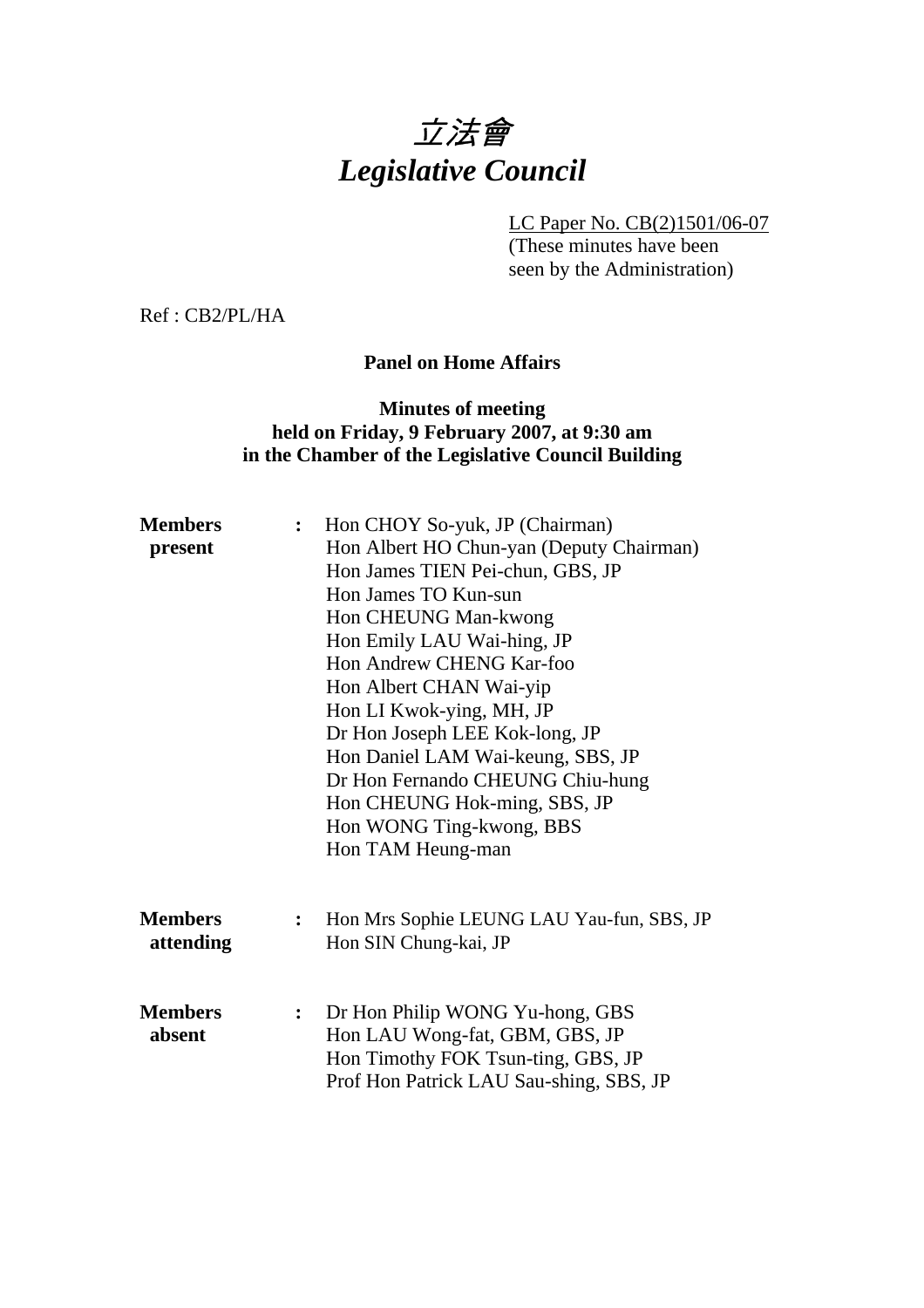**Public Officers :** Item IV  **attending** 

Mr Donald TONG Deputy Secretary for Home Affairs (1)

Miss Joanna CHOI Principal Assistant Secretary for Home Affairs (2)

Item V

Mr Donald TONG Deputy Secretary for Home Affairs (1)

Mr Victor NG Principal Assistant Secretary for Home Affairs (4)

Miss Amy YEUNG Assistant Secretary for Home Affairs (4) 1

Item VI

Miss Eliza LEE Deputy Secretary for Health, Welfare and Food (Family and Women)

Miss Hinny LAM Principal Assistant Secretary for Health, Welfare and Food (Women)

Ms Sophia KAO Chairperson, Women's Commission

Mrs Anna MAK Assistant Director (Family and Child Welfare) Social Welfare Department

Miss Diane WONG Principal Assistant Secretary (Planning & Lands)1

Mr Anthony LI Principal Assistant Secretary (Home Affairs) (3)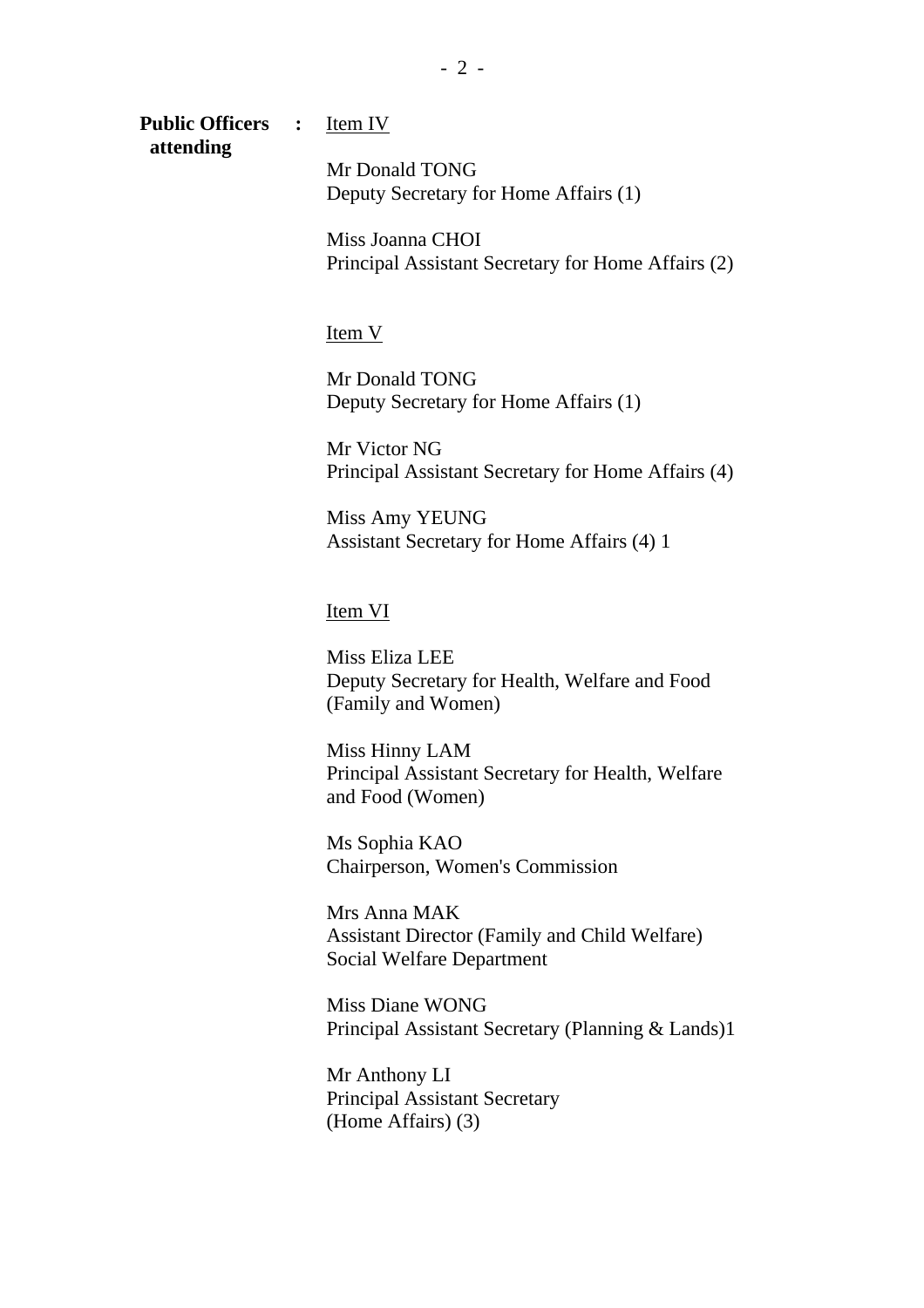|                                    |                | Mr Ivanhoe CHANG<br><b>Principal Assistant Secretary</b><br>(Constitutional Affairs) 4<br>Mrs DO PANG Wai-yee<br>Assistant Commissioner (Policy Support and Strategic<br>Planning), Labour Department<br>Mr Alan LO<br>Principal Assistant Secretary (Security) C                                                                                                                                                                                                                                                                                                     |
|------------------------------------|----------------|-----------------------------------------------------------------------------------------------------------------------------------------------------------------------------------------------------------------------------------------------------------------------------------------------------------------------------------------------------------------------------------------------------------------------------------------------------------------------------------------------------------------------------------------------------------------------|
| <b>Attendance by</b><br>invitation | $\ddot{\cdot}$ | <u>Item IV</u><br>Professor John BACON-SHONE<br>Former chairman of the Law Reform Commission<br>Sub-committee on Privacy<br>Dr Don BRECH<br>Former member of the Law Reform Commission<br>Sub-committee on Privacy<br>Item VI<br>Hong Kong Association for the Survivors of Women<br>Abuse (Kwan Fook)<br>Ms LIU Ngan-fung<br>Chairperson<br><b>Hong Kong Women's Coalition on Equal Opportunities</b><br>Ms CHUNG Yuen-yi<br>Coordinator<br><b>Action for Reach Out</b><br>Miss YIM Kit-sum<br><b>Executive Director</b><br>Miss CHANG Kam-ying<br>Programme Officer |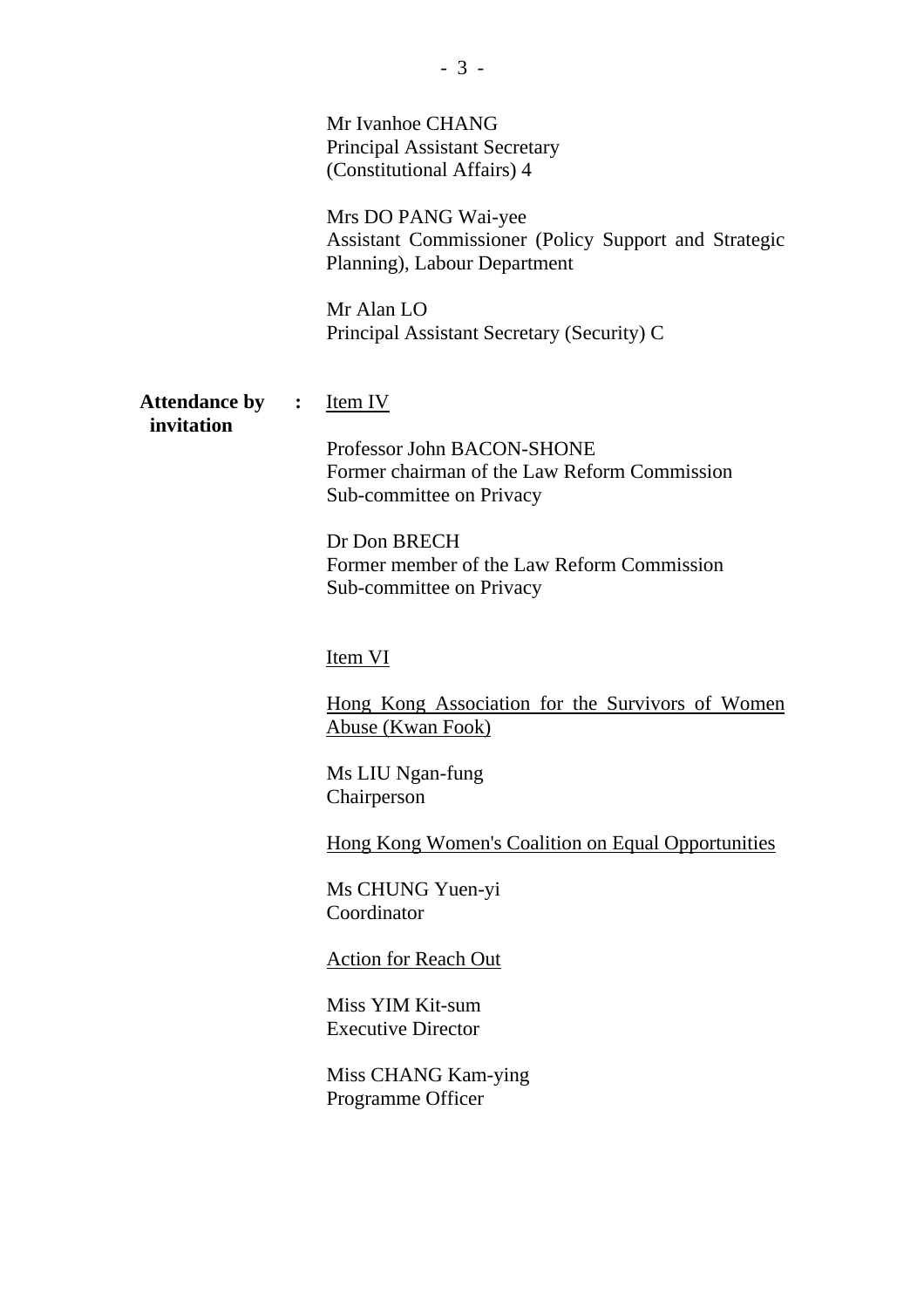#### The Democratic Party

Ms CHAN Shu-ying Central Committee member of the Democratic Party

Association Concerning Sexual Violence Against Women

Ms Eleanor LAM Board Member

Association for the Advancement of Feminism

Ms AU Mei-po **Organizer** 

Ms TAM Ka-ying Vice-chairperson

Civic Party

Miss Linda WONG Member

Indonesian Migrant Workers Union

Ms Eni YUNIARTI Secretary General

The Hong Kong Coalition of Indonesian Migrant Workers Organization

Ms SUMIATI Program Officer

Far East Overseas Nepalese Association

Mr Prem Candra RAI Coordinator

The Coalition for Migrants Rights

Ms Nurul QOIRIAH Program Coordinator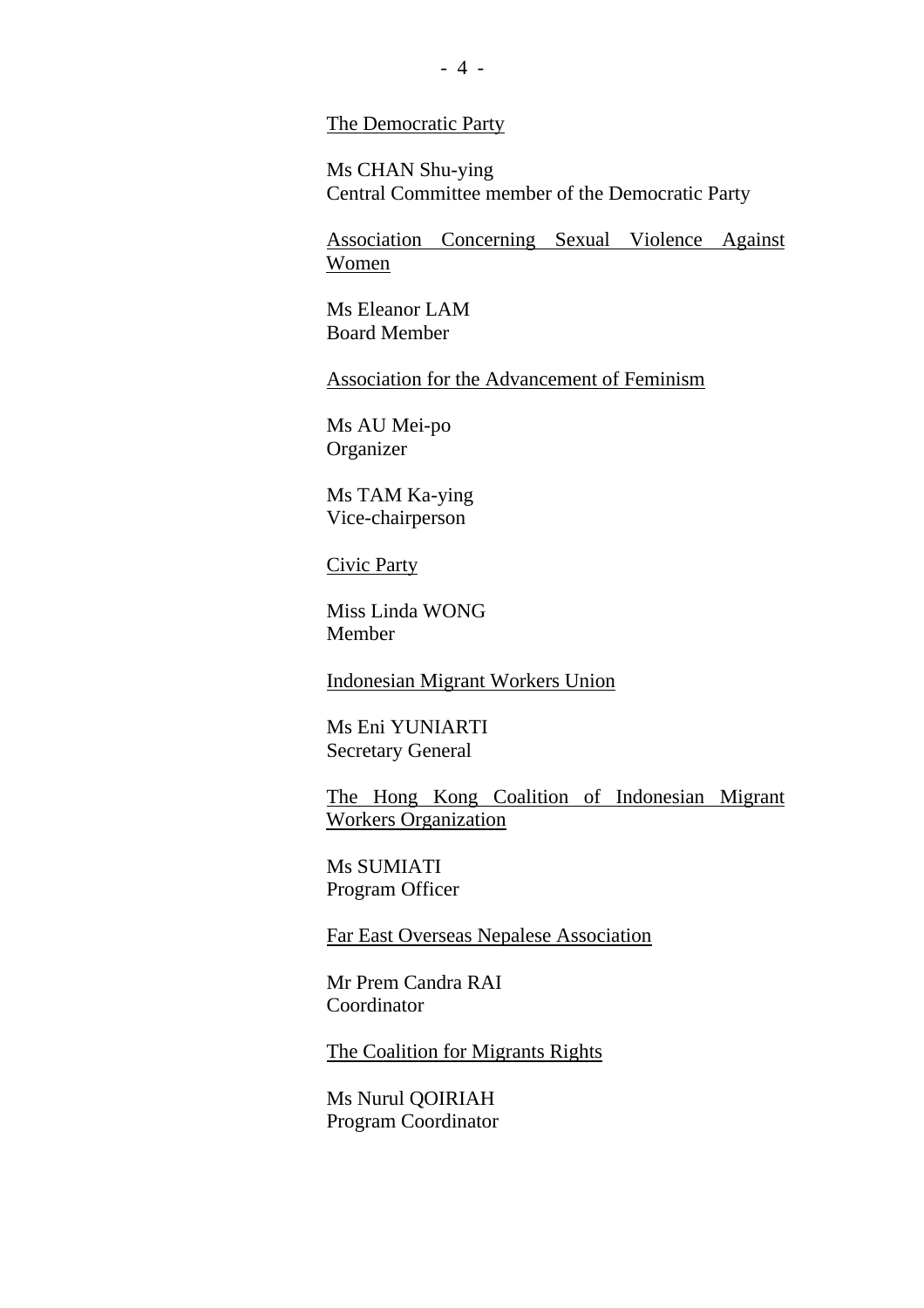#### Asian Domestic Workers Union

Ms Aster SUGUITAN Chairperson

Hong Kong Federation of Women's Centres

Ms FONG Man-ying **Director** 

Mr TAM Wai-pang Education Officer

Women Affairs Committee, Hong Kong Confederation of Trade Unions

Ms CHEUNG Lai-ha Chairperson

Ms IP Pui-yu Organizing Secretary

Hong Kong Women Workers' Association

Ms Meilin WU Coordinator

Amnesty International Hong Kong Section

Miss TAN Kong-sau Chairperson

Asian Migrant Coordinating Body

Ms Dolores BALLADARES Spokesperson

Hong Kong Human Rights Monitor

Mr LAW Yuk-kai **Director** 

**Clerk in :** Miss Flora TAI **attendance** Chief Council Secretary (2)2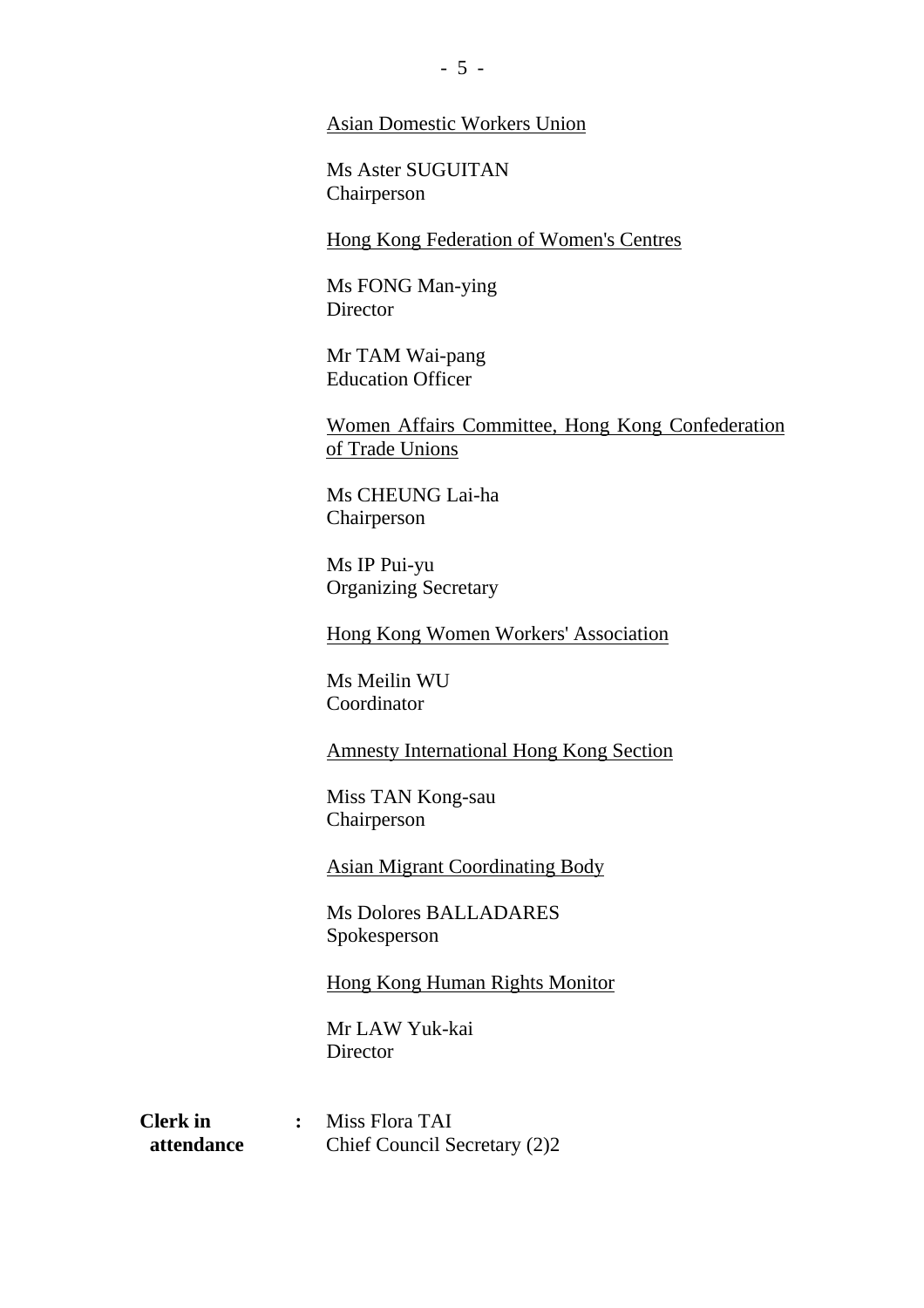| <b>Staff in</b><br>attendance | $\ddot{\cdot}$ | Ms Joanne MAK<br>Senior Council Secretary (2)2 |       |
|-------------------------------|----------------|------------------------------------------------|-------|
|                               |                | Ms Anna CHEUNG<br>Legislative Assistant (2)2   |       |
|                               |                | Ms Elyssa WONG                                 |       |
|                               |                | Deputy Head (Research & Library Services)      |       |
|                               |                |                                                | For   |
|                               |                | Mr Jackie WU                                   | Hem V |
|                               |                | Research Officer 1                             | only  |
|                               |                |                                                |       |
|                               |                | Mr CHAU Pak-kwan                               |       |
|                               |                | <b>Research Officer 5</b>                      |       |
|                               |                |                                                |       |

# **I. Confirmation of minutes**

[LC Paper No. CB(2)1012/06-07]

The minutes of the meeting held on 12 January 2007 were confirmed.

#### **II. Information paper(s) issued since the last meeting**

2. Members noted that no information papers had been issued since the last meeting.

# **III. Items for discussion at the next meeting**

[Appendices I and II to LC Paper No. CB(2)1014/06-07]

Next regular meeting

3. Members agreed to discuss the issue of built heritage conservation at the next regular meeting scheduled for Friday, 9 March 2007, at 10:45 am. Ms Emily LAU requested that, in order to facilitate members' discussion at the next regular meeting, relevant parts on heritage conservation of the Report of the delegation of the Panel on Planning, Lands and Works to study the experiences on town planning, urban renewal and heritage preservation in Singapore, Berlin and London, which was submitted to the House Committee in April 2003 [CB(1)1402/02-03], should be issued to members for reference.

4. The Chairman informed members that the Research and Library Services Division (RLSD) of the Legislative Council (LegCo) Secretariat had proposed to conduct a study on the relevant policy in the United Kingdom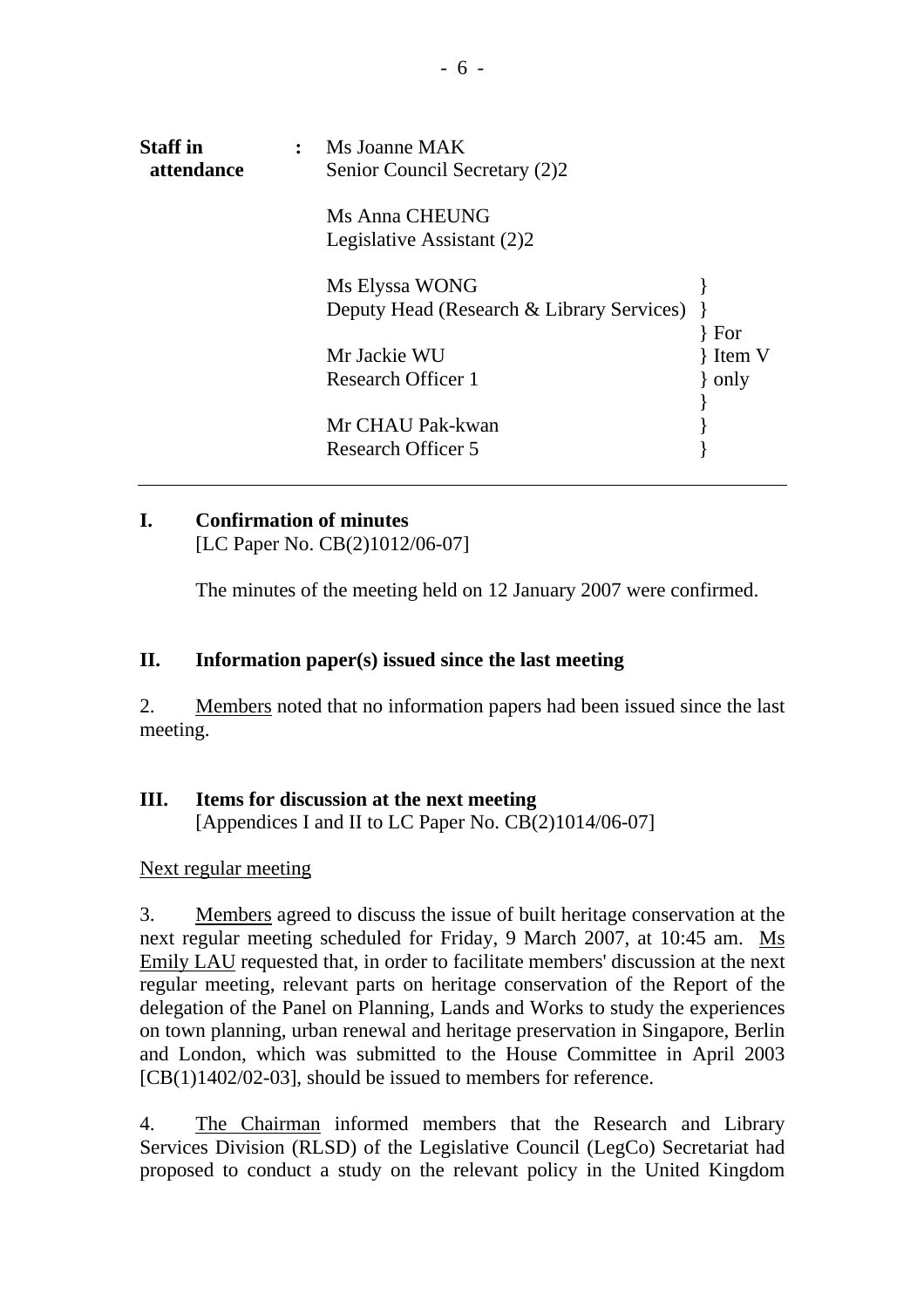(UK), Singapore and Macau with a view to facilitating future discussion of the Panel. The proposed research outline would be issued to members for endorsement at the next regular meeting. Members raised no objection.

### Special meeting in March/April 2007

5. At the suggestion of Ms Emily LAU, members agreed that, after discussion on built heritage conservation with the Administration at the next regular meeting, the Panel should hold a special meeting around March or April 2007 to receive views from the public and concern organisations on the subject. The Clerk would explore the appropriate date in consultation with the Chairman.

# **IV. Protection of privacy**

[LC Paper No. CB(2)1014/06-07(01) and (02)]

## Briefing by the Administration

6. Deputy Secretary for Home Affairs (1) (DSHA(1)) briefed members on the salient points of the Administration's paper. The Administration noted that different organisations and groups had expressed diverse views on the recommendations made by the Law Reform Commission (LRC) on the protection of privacy. For example, women's groups were supportive of introduction of legislation to protect personal privacy whereas media organisations had expressed grave reservations over the proposal. The Administration also noted that, when the issue of protection of privacy was previously discussed by the Panel and during the motion debate on introducing legislation to regulate clandestine photo-taking at the Council meeting on 18 October 2006, diverse opinions had been expressed by LegCo Members.

7. DSHA(1) informed members that different approaches had been adopted in overseas jurisdictions for tackling problems of invasion of personal privacy as outlined in paragraph 14 of its paper. The Administration considered it necessary to draw reference from overseas experience in legislative and nonlegislative means in dealing with this matter so as to come up with feasible options for discussion in Hong Kong. In this connection, the Administration planned to collect relevant information and submit papers on specific areas including overseas experience and their relevant legislation to the Panel for discussion.

8. DSHA(1) stressed that the Administration was fully aware of the need to strike a good balance between upholding press freedom and protection of individual privacy rights in mapping out the best way forward. The Administration intended to gauge the views of the public and stakeholders on additional measures to safeguard privacy while at the same time not interfering with press freedom. He said that consideration could also be given to

#### Action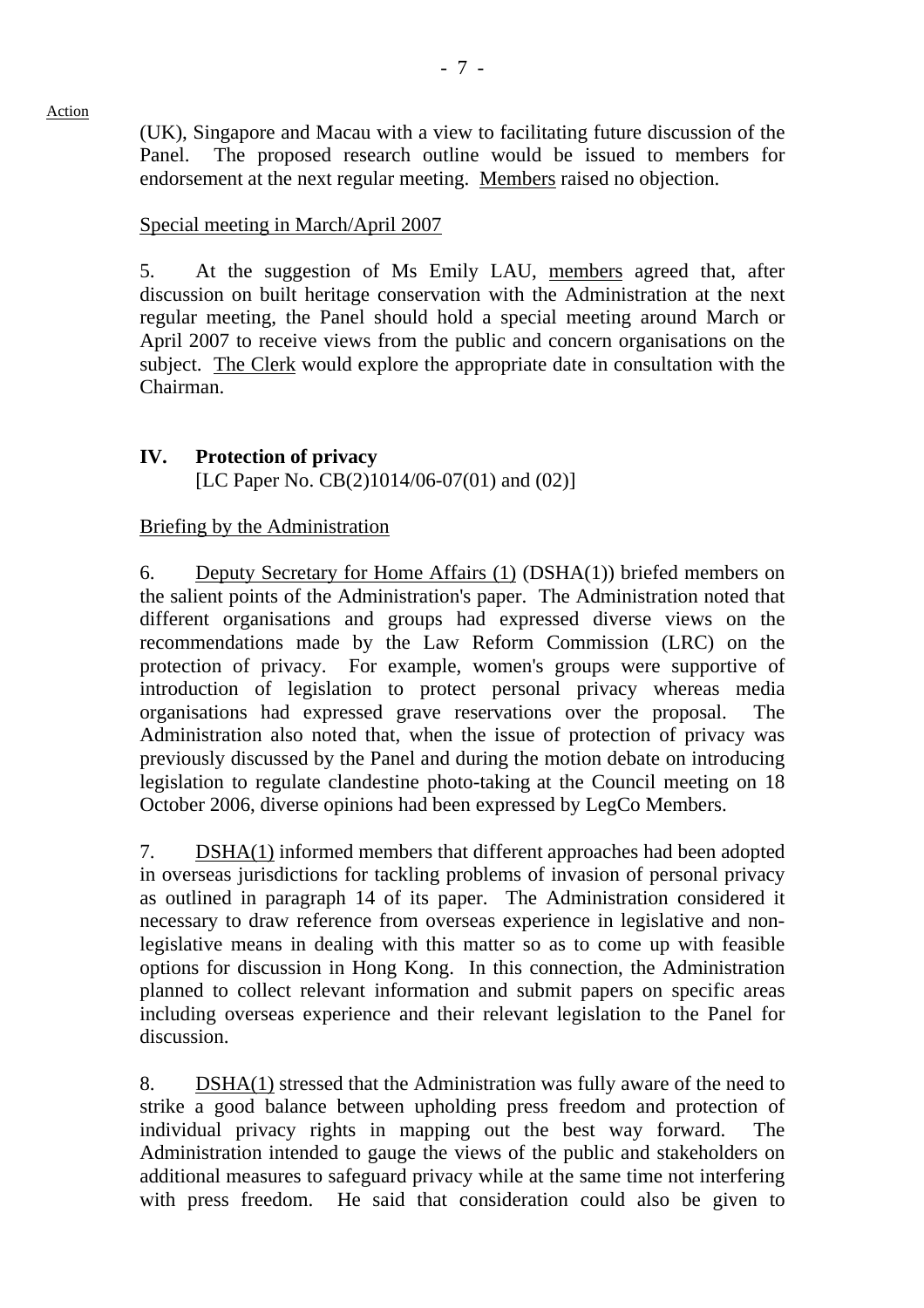achieving the same goal by alternative measures e.g. a mechanism to encourage the media to exercise more self-discipline in their news reporting work. He further said that if legislation was to be introduced, it would be necessary to consider how to safeguard privacy without compromising the press freedom in Hong Kong, such as the need for providing a defence provision under the relevant legislation for news-gathering activities. DSHA(1) added that the Administration hoped that a consensus on the balance between press freedom and protection of privacy could be reached, through concrete discussion over the issue by the public and relevant organisations, to provide a basis for the Government to put forward proposals to LegCo for consideration.

#### Views of the former chairman of LRC Subcommittee on Privacy

9. Professor John BACON-SHONE, former chairman of LRC Subcommittee on Privacy, said that he was pleased with the Administration's suggestion of empowering the Privacy Commissioner to provide assistance to aggrieved individuals in respect of proceedings under the Personal Data (Privacy) Ordinance (PDPO). He was also pleased with the passage of the Interception of Communications and Surveillance Ordinance by LegCo in August 2006. Referring to paragraph 7 of the Administration's paper, Professor BACON-SHONE clarified that a total of six reports on privacy had been issued by LRC since 1995. He pointed out that the report on stalking, which had not been mentioned in the Administration's paper, had been issued for six years but the Administration had yet to come up with any recommendation on how to address the issue.

10. Professor BACON-SHONE further said that, although media intrusion was an acute problem, the Administration had not yet implemented any effective measure to address the problem and privacy issues that the Administration had not yet addressed were broader than media intrusion. Referring to paragraph 14 of the Administration's paper, he said that although Australia and UK did not have a civil tort of privacy, it was arguably agreed that privacy was protected at common law in these two jurisdictions. He further said that press freedom, though important, should not be used as an excuse to abuse individuals' right to privacy. He urged the Administration to address the outstanding recommendations of LRC, including civil liability for invasion of privacy, stalking, interception and covert surveillance, which were all important areas that had to be addressed. He added that as the LRC reports had been published for a number of years, he considered that it was time for the Administration to take action.

#### Discussion

11. Referring to paragraph 17 of the Administration's paper, Ms Emily LAU said that she agreed that the recommendations put forward by LRC should be properly dealt with. She had no objection to the Administration's suggestion that the Panel should hold meetings with deputations to discuss selected aspects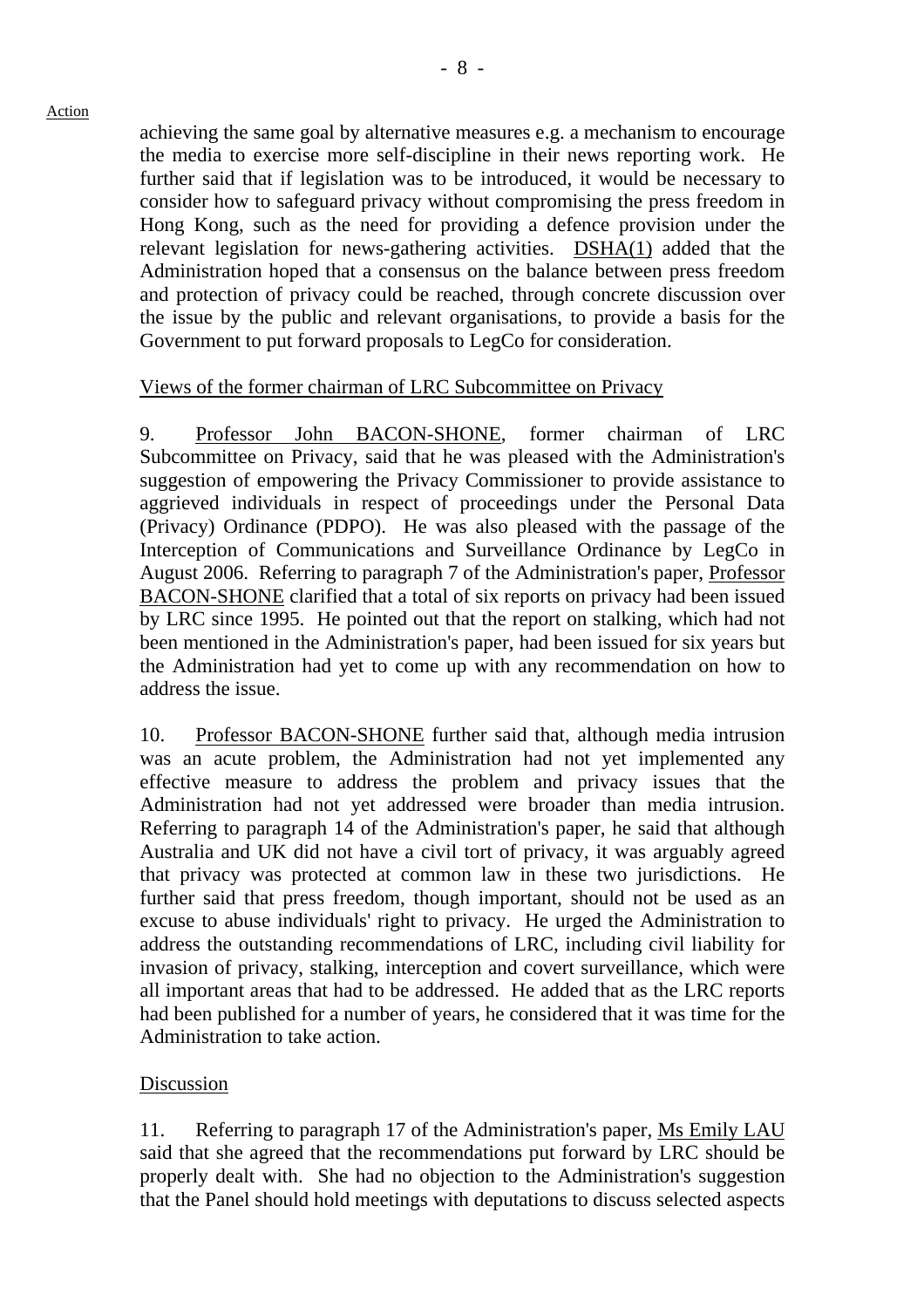of the LRC recommendations with a view to coming up with a consensus.

12. The Chairman, however, expressed disagreement with the Administration's suggestion. She considered that it was wrong in principle for the Administration to make use of the Panel meetings as a forum for conducting its own public consultation work. The Chairman expressed concern that, if the Panel agreed to the suggestion, it would become a precedent for the Administration to make the same request to the Panel again over other issues to be considered by the Panel. She pointed out that the suggestion would also have serious staffing implications on the LegCo Secretariat. The Chairman also queried whether the Administration would really act on the recommendations even if a consensus was reached.

13. DSHA(1) said that the Administration could not easily map out the way forward on the LRC recommendations, as the issues involved were very complicated and controversial, and it also needed to make reference to overseas experience. He said that the relevant departments (e.g. Department of Justice (DoJ)) would be invited to assist in collecting information on the latest developments in overseas jurisdictions in addressing these issues. In order to facilitate discussions, the Administration would submit papers, supported by research findings, on specific areas of the LRC recommendations for discussion by the Panel.

14. The Deputy Chairman criticised the Administration for failing to follow up on many of the reports published by LRC. He pointed out that, apart from the reports on privacy, LRC had also published a number of reports on child protection and the Administration had not taken any action on these reports. The Deputy Chairman shared the Chairman's concern. He asked whether the Administration would give an undertaking that, if Panel had reached a consensus on the recommendations, the Administration would act accordingly. The Deputy Chairman was also concerned that, as the issues involved were very controversial, it was unlikely that a consensus could be reached even after discussion at Panel meetings. The Administration could then use that as an excuse not to take any action on the LRC's recommendations. The Deputy Chairman pointed out that LRC members had spent a lot of time on their work which had already included extensive research study on overseas experience. He considered that the Administration's failure to address the LRC recommendations was unfair to their members who had spent so much time in the study.

15. DSHA(1) informed members that the Administration was studying the LRC proposal on stalking and would come up with recommendations later. He stressed that the Administration deeply appreciated the valuable contributions made by LRC members, and it would continue to seriously study the various LRC recommendations in consultation with stakeholders, regardless of whether or not the Panel would receive views from deputations. He reiterated that the mixed response and divergent views from various stakeholders and LegCo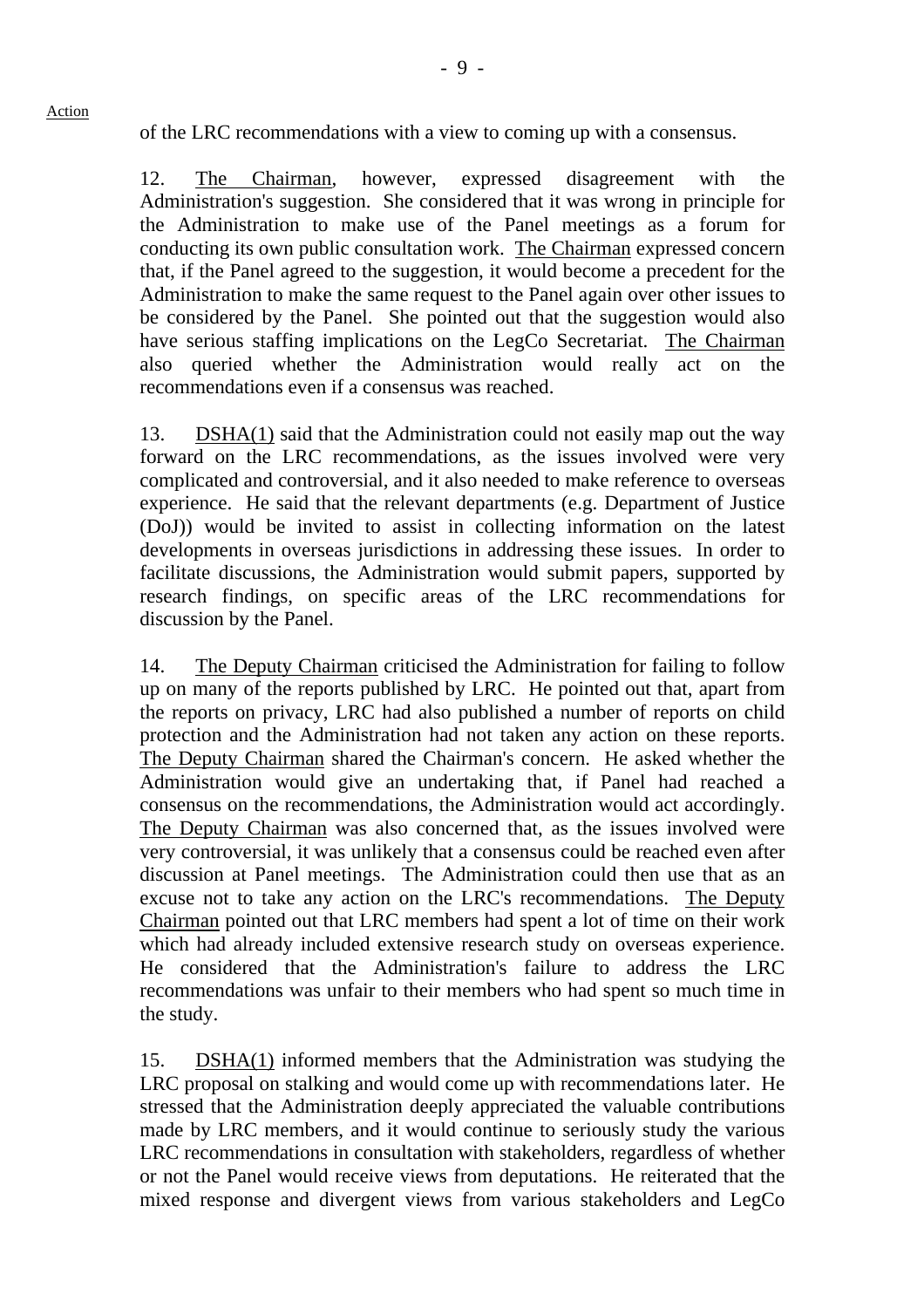Members over the LRC recommendations on protection against intrusion of privacy had prompted the need for conducting further consultations to ascertain their views, especially LegCo Members' views which would be very important to the Administration's consideration in deciding whether legislating would be the appropriate approach.

16. The Deputy Chairman suggested that the Administration should devise a work plan with timeframe on how it would follow up with the recommendations in the six LRC reports on privacy, including the Administration's preliminary position and the reasons for its position on the recommendations, specific areas of comments the Administration would like to consult the Panel, as well as information which would be provided to the Panel for consideration.

17. DSHA(1) suggested that it would facilitate the Administration's preparation of such a work plan if the Panel could set the priorities for taking forward the various LRC reports relating to privacy. The Chairman invited Professor John BACON-SHONE to give suggestions on the priorities.

18. Professor John BACON-SHONE said that he felt strongly that the Administration should address the LRC recommendation on stalking since it had been submitted to the Government for more than six years. The second priority should be criminal offences for the most extreme form of covert surveillance and interception by private individuals, which he considered were complementary to the Interception of Communications and Surveillance Ordinance passed in 2006. He said that the third priority should be given to the recommendation of setting up a statutory self-regulatory body for the media, and the fourth one should be the civil liability for invasion of privacy.

19. Ms Emily LAU considered that the Administration should first provide a work plan on how to take forward the LRC Reports on privacy, taking into consideration the suggestions of Professor John BACON-SHONE regarding the priorities. The Panel could then consider the way forward.

- Admin 20. DSHA(1) said that the Administration would work out a plan on how to proceed with its work and submit it to the Panel for consideration. He added that the Administration would, at the same time, commence its research study on overseas experience.
	- **V. Examination of the existing human rights protection mechanism**  [LC Paper No. CB(2)1014/06-07(03), (04) and (05), IN04/06-07, IN05/06-07 and IN06/06-07]

21. Members noted that, in addition to the Administration's paper, the following papers/report had been provided for members' reference -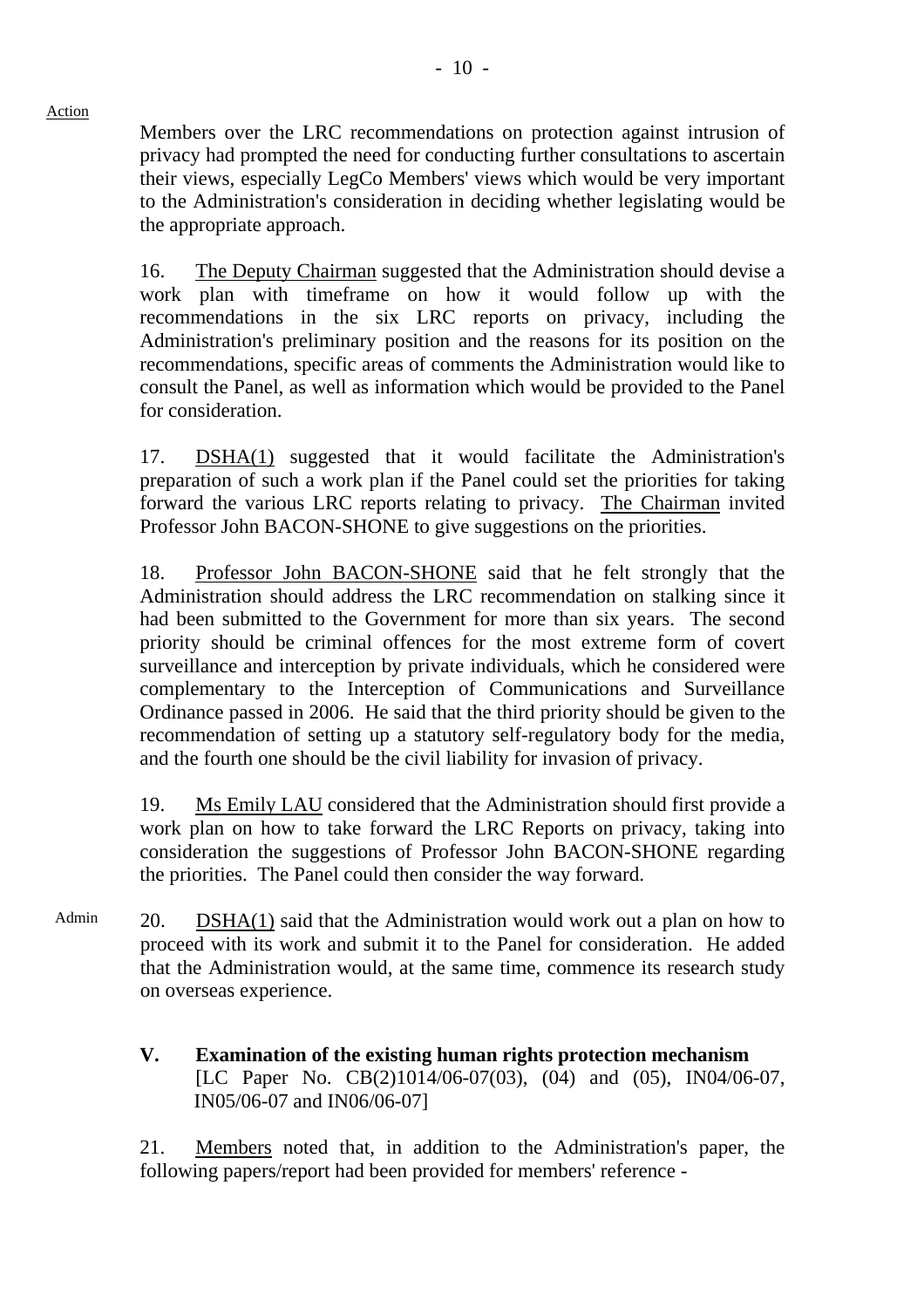- (a) an information note entitled "Whether the recommendations of the United Nations Human Rights Treaty Bodies are binding on their member states" prepared by RLSD [LC Paper No. IN04/06- 07];
- (b) an information note entitled "Principles and requirements for establishing a Human Rights Commission in selected jurisdictions" prepared by RLSD [LC Paper No. IN05/06-07] ;
- (c) an information note entitled "Academics' views on the existing human rights framework in Hong Kong" prepared by RLSD [LC Paper No. IN06/06-07];
- (d) a research report on the establishment of a human rights commission in Hong Kong provided by Hong Kong Human Rights Monitor [LC Paper No. CB(2)1069/06-07(01)]; and
- (e) a background brief prepared by the LegCo Secretariat [LC Paper No. CB(2)1014/06-07(05)].

22. DSHA(1) briefed members on the salient points of the Administration's paper. He highlighted that the Administration's position that it did not see an obvious need for establishing a human rights institution to supersede existing mechanisms and had no plans or timetable for the establishment of such in the immediate future.

23. At the Chairman's request, Deputy Head (Research & Library Services) presented the information note on "Academics' views on the existing human rights framework in Hong Kong".

## Discussion

24. The Deputy Chairman was of the view that the existing arrangements and mechanism for protection of human rights in Hong Kong with the following shortcomings were far from adequate -

- (a) there was no central mechanism in compliance with the Paris Principles to examine the overall human rights situation in Hong Kong, coordinate policies which might have human rights implications under the purview of various bureaux, monitor the implementation of the United Nations (UN) human rights treaties applicable to Hong Kong, and examine any inconsistency between local legislation/administrative decisions and treaty obligations;
- (b) under the existing institutional arrangement, the Home Affairs Bureau only played the role of coordinating with relevant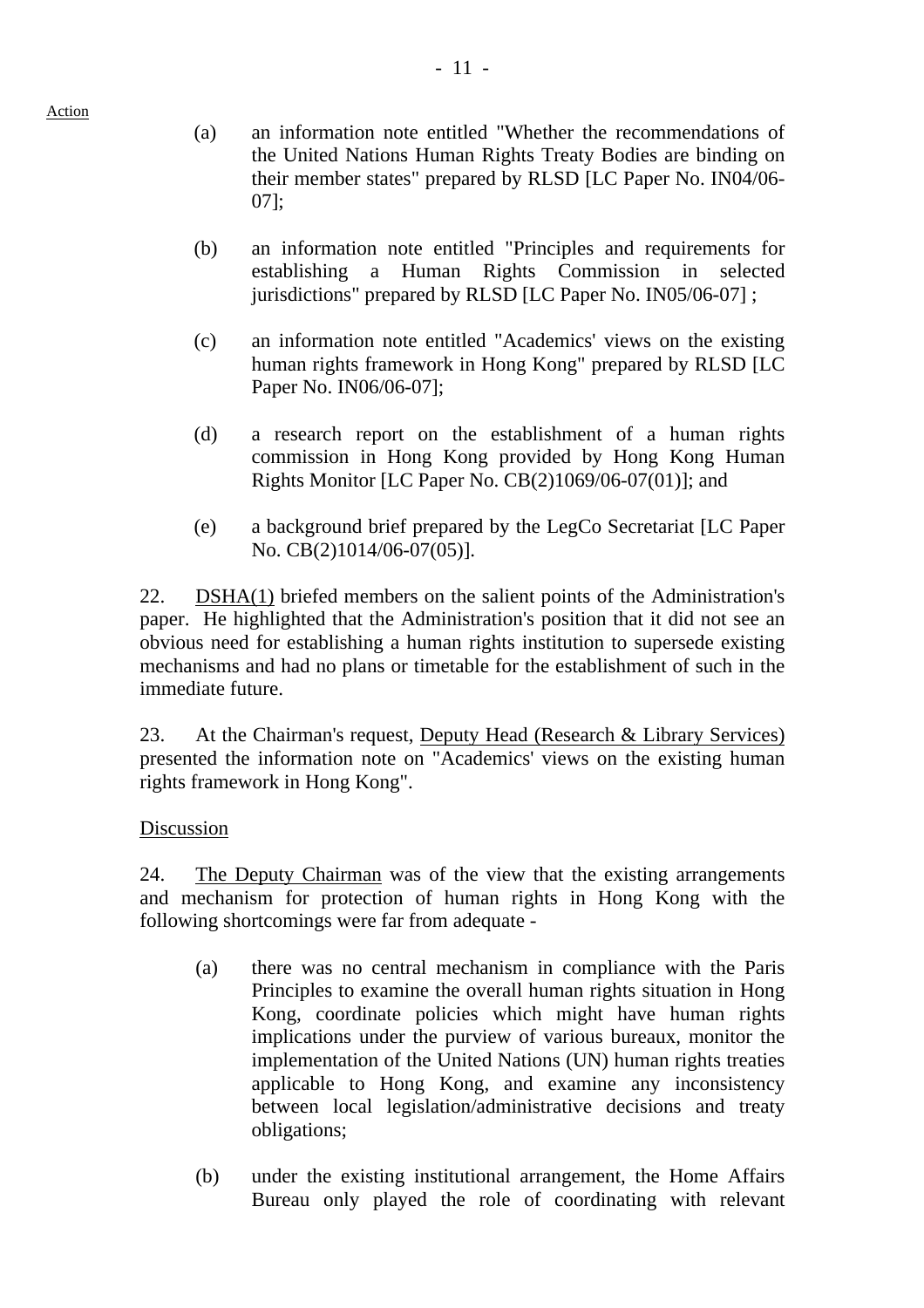bureaux the reporting work required under the respective human rights treaties and the attendance of their representatives at meetings of this Panel for discussion on reports submitted under various UN treaties; and

(c) the power of the existing human rights statutory bodies was limited in scope.

25. The Deputy Chairman considered that either the Chief Executive (CE) or the Chief Secretary for the Administration (CS) should be responsible for overseeing policy coordination in human rights protection. In addition, an independent body should be set up to oversee and coordinate the existing statutory bodies for the protection of human rights and the implementation of the UN human rights treaties in Hong Kong, and to adopt proactive measures to promote human rights.

26. DSHA(1) responded that the existing arrangements and mechanisms for protection of human rights had already provided the necessary safeguards as follows -

- (a) all legislative proposals would be vetted by the Human Rights Unit of DoJ to ensure that they were in conformity with the Basic Law, including the provisions concerning human rights, before they were introduced into LegCo;
- (b) any change in policies or launching of a new policy would need to be endorsed by the Policy Committee chaired by CS;
- (c) CE had already assumed the role of overseeing policy coordination, as various bureaux and departments were accountable to CE through respective policy secretaries; and
- (d) implementation of the UN human rights treaties was monitored through the UN reporting process during which the treaty monitoring bodies would carry out their assessment of the reports submitted by governments, non-governmental organisations (NGOs), and other bodies.

27. The Deputy Chairman, however, pointed out that the role of the Human Rights Unit of DoJ was rather passive which only provided advice when it was consulted, and the Secretary for Justice had no power to require bureaux to enact any specific legislation or to take specific measures for implementation of provisions of the UN human rights treaties applicable to Hong Kong. He was dissatisfied with the Administration's stance that the recommendations made by UN's treaty monitoring bodies were not legally-binding. He also criticised the Administration's delay in introducing the Race Discrimination Bill, given that the Administration had been repeatedly criticised by relevant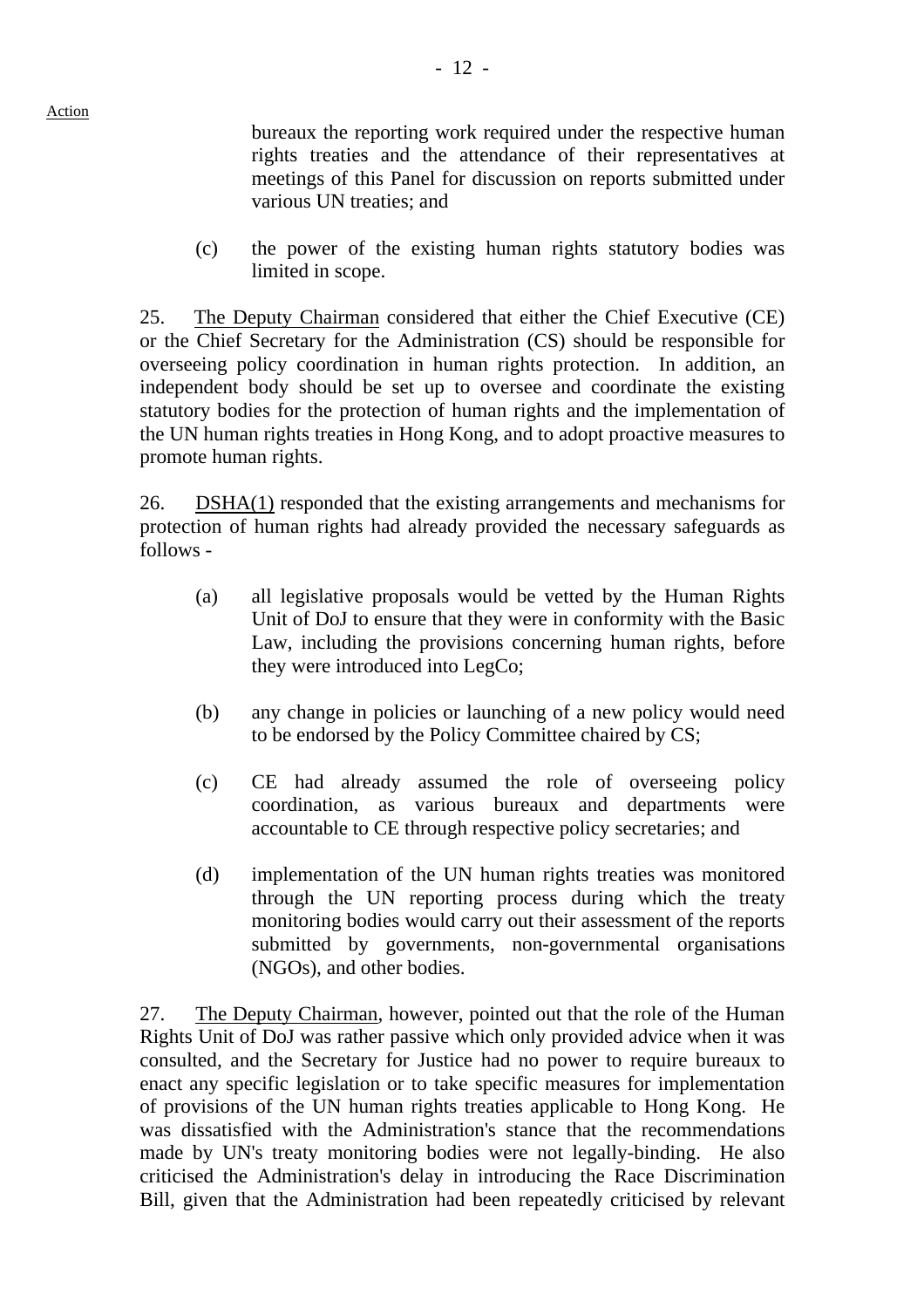UN's treaty monitoring bodies for failure to do so.

28. The Deputy Chairman said that the Administration should not have relied on the efforts of NGOs, which were limited in resources, in human rights protection. He pointed out that the credibility of the HKSAR Government would be at stake if its policies continued to be criticised by UN's treaty monitoring bodies for breaching its international treaty obligations, or if the Government lost again in any future legal challenge against any government policy being inconsistent with a particular international treaty obligation.

29. DSHA(1) invited members to note that SHA had elaborated the reasons of why the Administration considered that the recommendations made by UN's treaty monitoring bodies were of an advisory nature rather than legally-binding during the motion debate in respect of implementing the recommendations made by the UN Human Rights Committee (UNHRC).at the Council Meeting on 1 March 2006.

30. Ms Emily LAU expressed appreciation of the detailed research report compiled by Hong Kong Human Rights Monitor and the information notes prepared by RLSD. She said that, as shown in the information note compiled by RLSD, the large majority of the academics who had responded to RLSD's survey considered that the existing statutory bodies and institutions for protection of human rights were not in compliance with the Paris Principles. Ms LAU was concerned that the development of Hong Kong on this aspect would fail to dovetail with the development of human rights protection mechanisms in overseas countries. She sought the Administration's response to those views.

31. DSHA(1) responded that the Paris Principles were not legally-binding, and the Administration had decided not to set up a human rights institution after careful consideration of its implications and the need for such an institution in Hong Kong. Ms LAU disagreed with the Administration that the existing mechanism had achieved the same objectives that a human rights commission, if established in compliance with the Paris Principles, could attain. She pointed out that the controversy surrounding EOC had given rise to serious doubt about its independence and credibility. Moreover, the existing statutory bodies for protection of human rights had limited mandate and powers, and Hong Kong was lack of a central mechanism to promote and protect human rights comprehensively.

32. Dr Fernando CHEUNG pointed out that UNHRC and other treaty monitoring bodies had repeatedly called on the Government to set up a human rights commission with a broad mandate in Hong Kong to protect human rights in different areas and to fully implement the various international human rights treaties applicable to Hong Kong.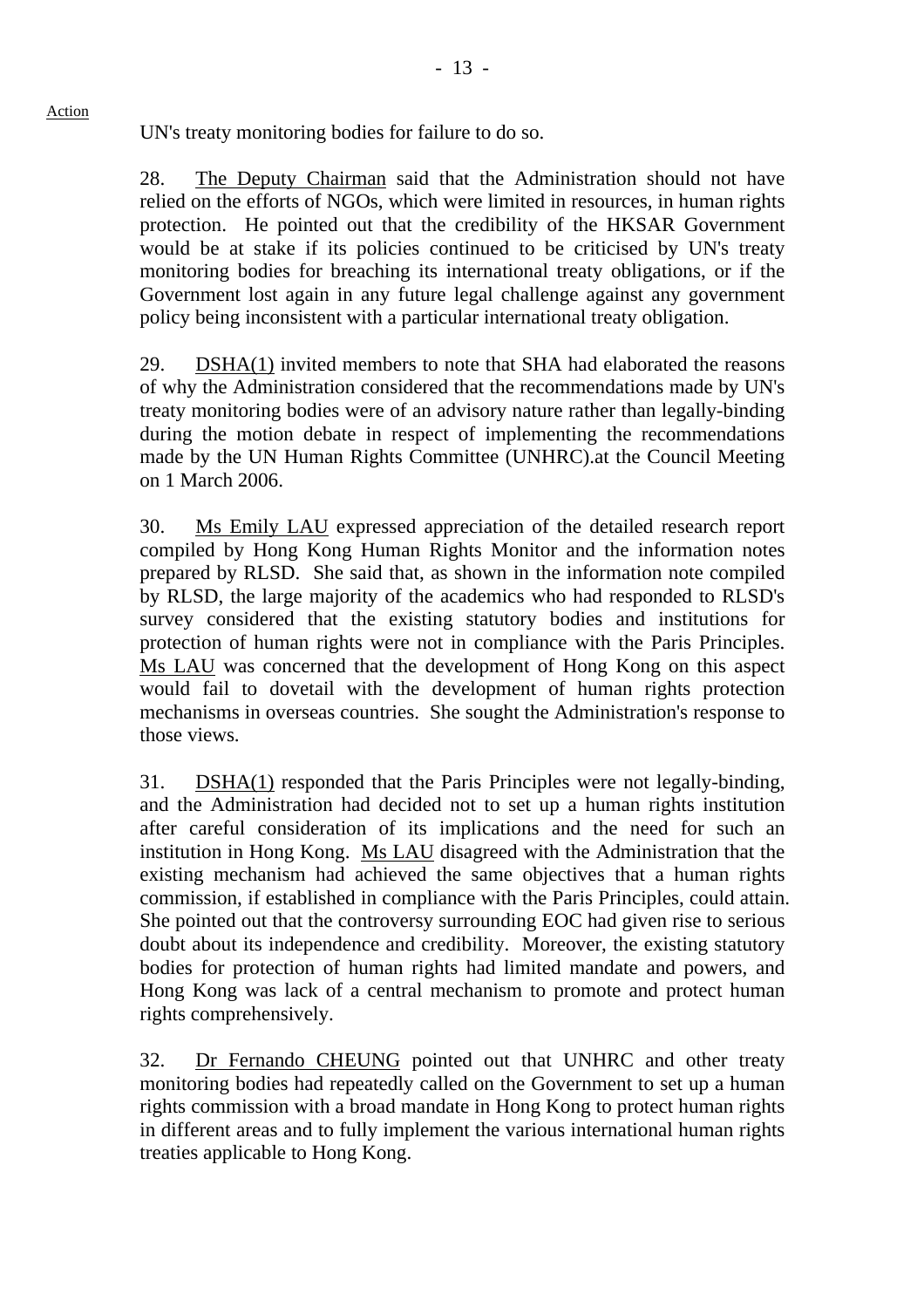33. DSHA(1) clarified that such recommendations were not mandatory and did not constitute part of Government's obligation under the international treaties. He reiterated the Administration's duty to consider the recommendation on the basis of its own merits and in light of local circumstances. The Administration would take up the recommendation if warranted, such as the recommendation of establishing the Independent Police Complaints Council as a statutory body.

 34. Miss TAM Heung-man queried how the existing human rights protection mechanisms, e.g. The Ombudsman, which were not in compliance with the Paris Principles, could serve the objective of monitoring the implementation of the international human rights treaties applicable to Hong Kong. DSHA(1) responded that, as The Ombudsman had earlier reported to the Panel, The Ombudsman would consider as part of her Office's jurisdictional review its role in human rights matters in Hong Kong. Miss TAM considered that the Administration sought to adopt a delaying tactic over the issue of setting up a human rights commission.

35. Mr James TO asked whether it was SHA's or CE's decision regarding the Administration's position of not setting up a human rights commission. He considered that such decision was not conducive to the development of human rights in Hong Kong. DSHA(1) said that this was the Administration's decision. He reiterated that the Administration had failed to see any obvious need for establishing a human rights institution and therefore had no timetable for the establishment. He added that the SHA's speech given during the motion debate at the Council meeting on 1 March 2006 had already elaborated clearly the Government's view on this matter.

36. Mr TO was strongly of the view that it was of paramount importance for the Administration to make clear whether the decision of not setting up a human rights commission was made at the level of CE or SHA as the one who made the ultimate decision should be held responsible. He requested DSHA(1) to provide the information after the meeting.

37. After discussion, Ms Emily LAU moved the following motion which was seconded by Miss TAM Heung-man and Dr Fernando CHEUNG –

"The Panel on Home Affairs sets up under it a Subcommittee on Human Rights Protection Mechanisms with the following Terms of Reference:

- (a) to monitor and examine the operation and effectiveness of existing institutional framework for promotion and protection of human rights in Hong Kong;
- (b) to examine possible means for enhancement of the effectiveness of the institutional framework of human rights promotion and

Admin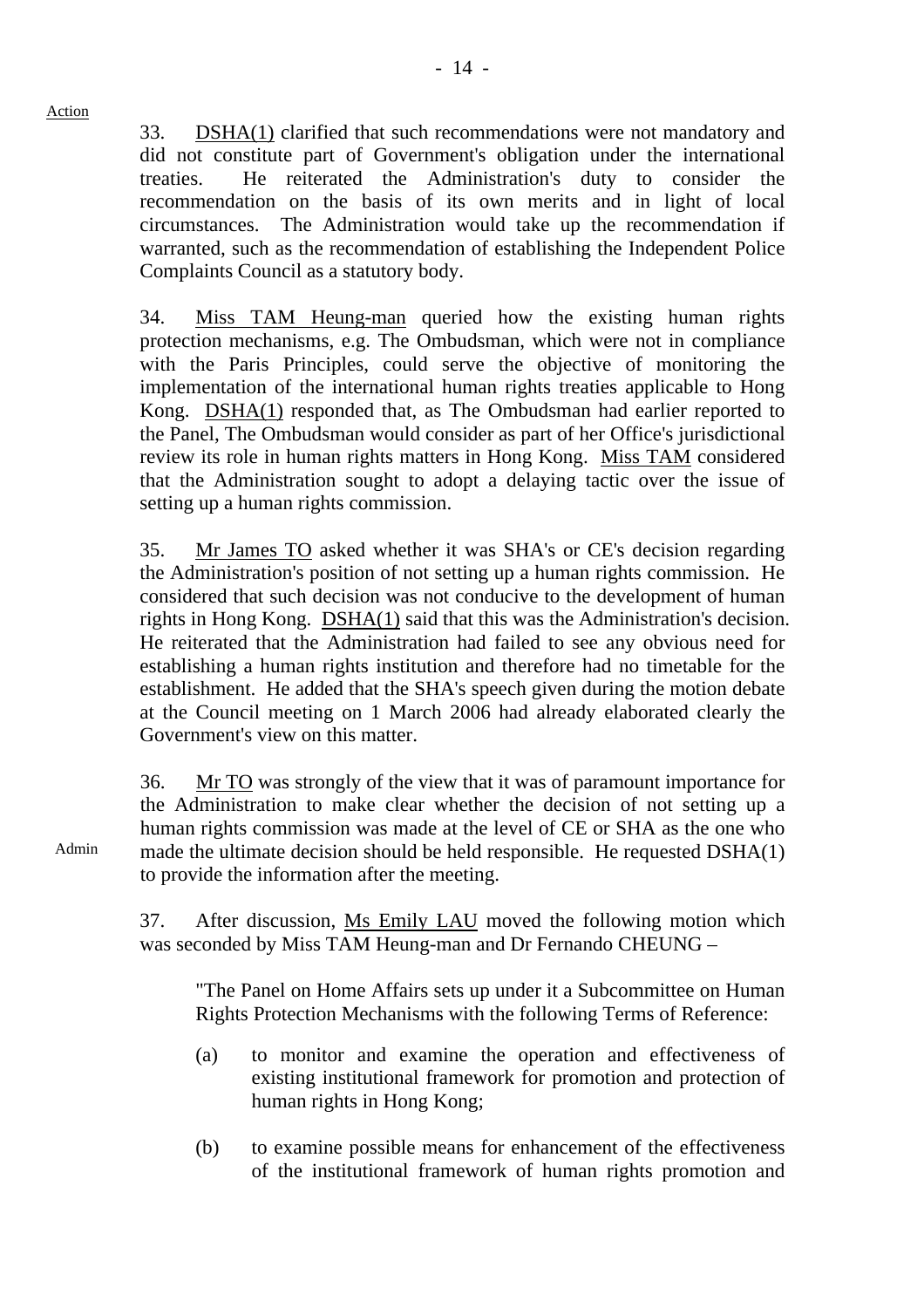protection in Hong Kong, including the setting up of a statutory Hong Kong Human Rights Commission; and

(c) to monitor and examine the implementation of the Concluding Observations or Concluding Comments in respect of Hong Kong issued by United Nations human rights treaty bodies."

38. The Chairman put the motion to vote. Seven members voted in favour of the motion and two members voted against it. The Chairman declared that the motion was passed. She said that the Clerk would issue a circular to inform members of the formation of the new Subcommittee and invite them to sign up as its members.

**VI. Concluding comments adopted by the United Nations Committee on the second report of the Hong Kong Special Administrative Region (HKSAR) under the Convention on the Elimination of All Forms of Discrimination against Women (CEDAW)**  [LC Paper Nos. CB(2)1014/06-07(06) to (12), (15) to (16), (18) to (19) and CB(2)1080/06-07(01)]

Meeting with deputations

*Democratic Party [LC Paper No. CB(2)1014/06-07(11)]* 

39. Ms CHAN Shu-ying highlighted the following views of the Party on the United Nations Committee on the Elimination of Discrimination against Women (UNCEDAW)'s recommendations for Hong Kong as set out in its submission -

- (a) the Women's Commission, which was only set up under the Health, Welfare and Food Bureau (HWFB), fell short of the expectation that it should be a central mechanism which adopted an inter-disciplinary approach for addressing women's issues, and it was noted that the Women's Commission's major functions were just to provide publicity and training services;
- (b) for protection of women's health, the Administration should step up regulatory measures against malpractices involving cosmetic treatments/surgeries; and
- (c) the Administration should take into account the recommendation of UNCEDAW and review the Small House Policy which contained provisions that were discriminatory against indigenous women.

Clerk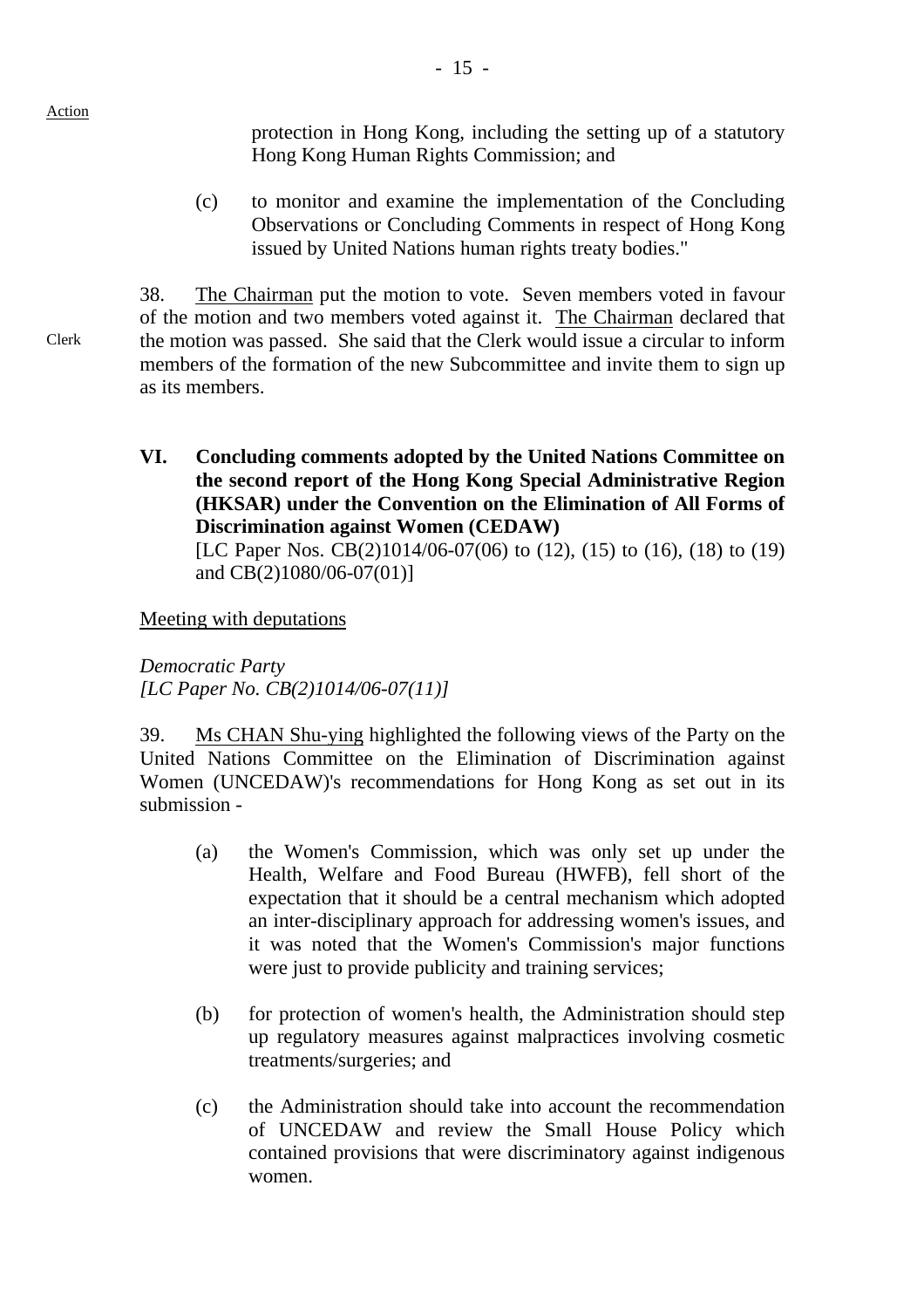She supplemented that the ratio of public toilet compartments for males to females should be 1:3 for planning purposes.

*Hong Kong Association for the Survivors of Women Abuse (Kwan Fook) [LC Paper No. CB(2)1014/06-07(08)]* 

40. Ms LIU Ngan-fung presented the views of Kwan Fook as detailed in its submission. She said that the \$1.3 billion allocated to combat *inter alia*  domestic and sexual violence should be distributed evenly among various disciplines/services as domestic violence (DV) was a multi-disciplinary problem and adequate resources should be set aside for inter-disciplinary preventive measures. Citing two cases in their submission which revealed the need for law enforcement officers to exercise greater sensitivity in handling DV cases, she urged the Administration to strengthen gender-sensitivity training of frontline officers, and consider setting up a specialised team to help victims seek legal protection.

#### *Hong Kong Women's Coalition on Equal Opportunities [LC Paper No. CB(2)1014/06-07(09)]*

41. Ms CHUNG Yuen-yi presented the following views of the Coalition as given in its submission -

- (a) the Coalition welcomed UNCEDAW's recommendations on functional constituency (FC) elections; and expressed disappointment at the Administration's non-recognition of the discrimination against women allegedly inherent in such elections. She called upon the Administration to abolish FC elections and introduce the "one person one vote" system;
- (b) the Coalition hoped that the Central People's Government (CPG) would consider ratifying the Optional Protocol to CEDAW so that it could be extended to Hong Kong. Until its ratification, victims of DV in Hong Kong could not seek redress from UN; and
- (c) she suggested the Administration to provide a precise figure for DV out of the \$1.3 billion allocated for a wide spectrum of social welfare services.

*Action for Reach Out [LC Paper No. CB(2)1014/06-07(10)]* 

42. Miss YIM Kit-sum highlighted the views of the group as detailed in its submission. Referring to the comments of UNCEDAW on the need to assist sex workers to improve their livelihood, she urged the Administration to look into unfair treatment of women (suspected of) engaging in prostitution by law enforcement officers, and the grounds for arresting/detaining/deporting these

Action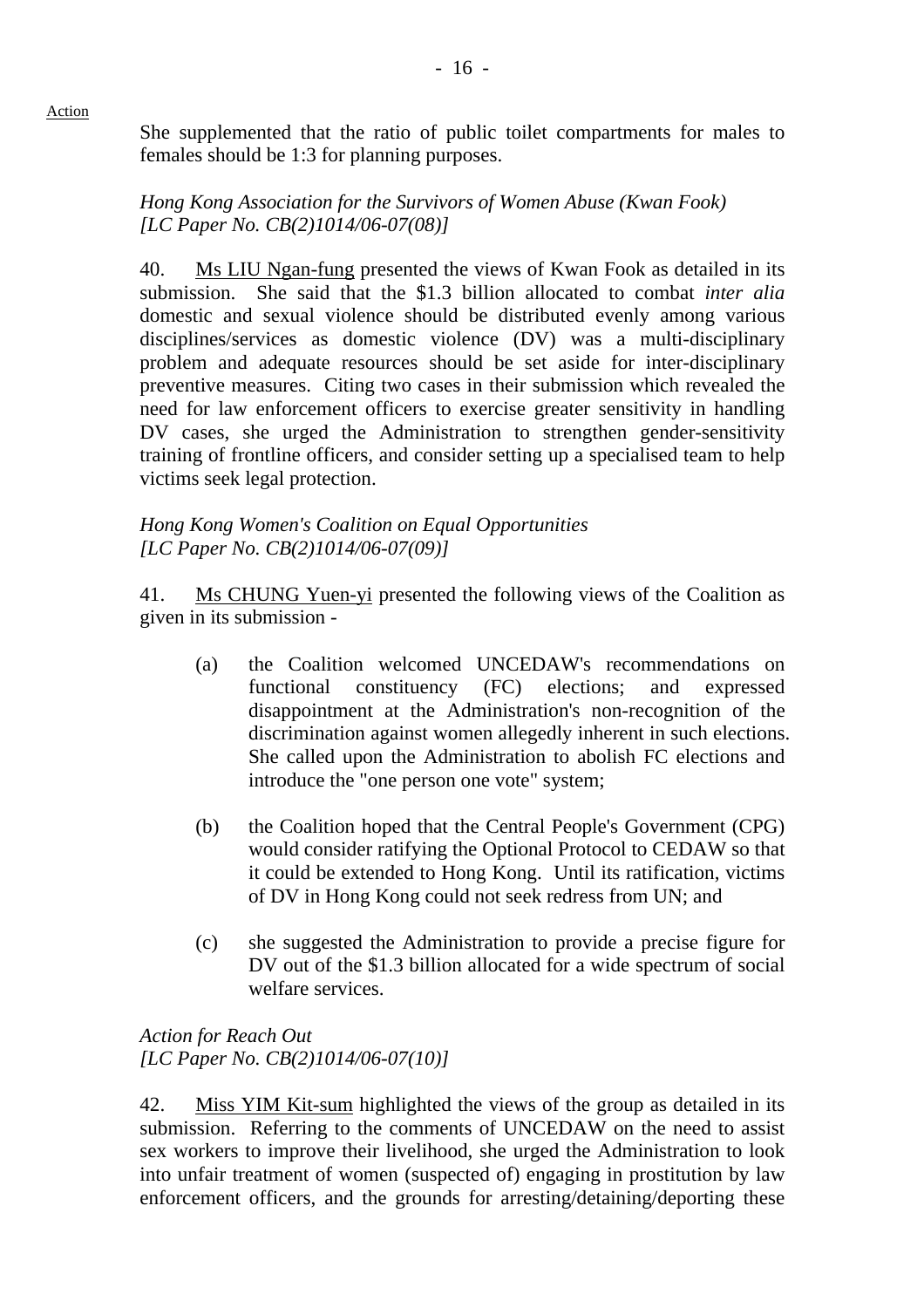women (e.g. possession of condoms) to ensure their lawful, humanitarian treatment.

## *Association Concerning Sexual Violence Against Women [LC Paper No. CB(2)1014/06-07(12)]*

43. Ms Eleanor LAM summarised the views of the Association as set out in its submission. The Association shared the view of UNCEDAW in advocating a specialised service in anonymity for victims of sexual violence. The Association was also disappointed at the Administration's failure to address the concerns of non-governmental organisations (NGOs) at a recent meeting of the Panel on Welfare Services, that while the new Multi-purpose Crisis Intervention and Support Centre could offer integrated services to clients of various ages, races or genders, the services were not equivalent to a "one-stop service". She urged the Administration to publicise statistics on sexual violence to enable the public to gauge the seriousness of the problem.

## *Association for the Advancement of Feminism*

- 44. Ms TAM Ka-ying presented the views of the Association as follows
	- (a) the Administration's commitment in setting up a central, independent mechanism to promote gender equality and develop women-focused policies was questioned, given the establishment of the Women's Commission under the aegis of HWFB and the possible restrictions on its financial and decision-making autonomy and accountability;
	- (b) the Equal Opportunities Commission should review its mission to incorporate a more holistic approach to women's issues beyond the scope of the three anti-discrimination ordinances; and
	- (c) in dealing with issues on gender equality, the Administration should include marginalised women such as sex workers and same-sex partners, and set up a central task force to coordinate gender mainstreaming initiatives for government departments and policies.

#### *Civic Party*

45. Miss Linda WONG of the Civic Party said that NGOs had expressed concerns over the low prosecution rates (about 10%) and conviction rates (less than 5%) for DV cases in recent years. Since conviction could effectively deter perpetrators of DV, the Party suggested that -

(a) the Police should monitor compliance of the requirements of the Emergency Referral Questionnaire and Action Checklist by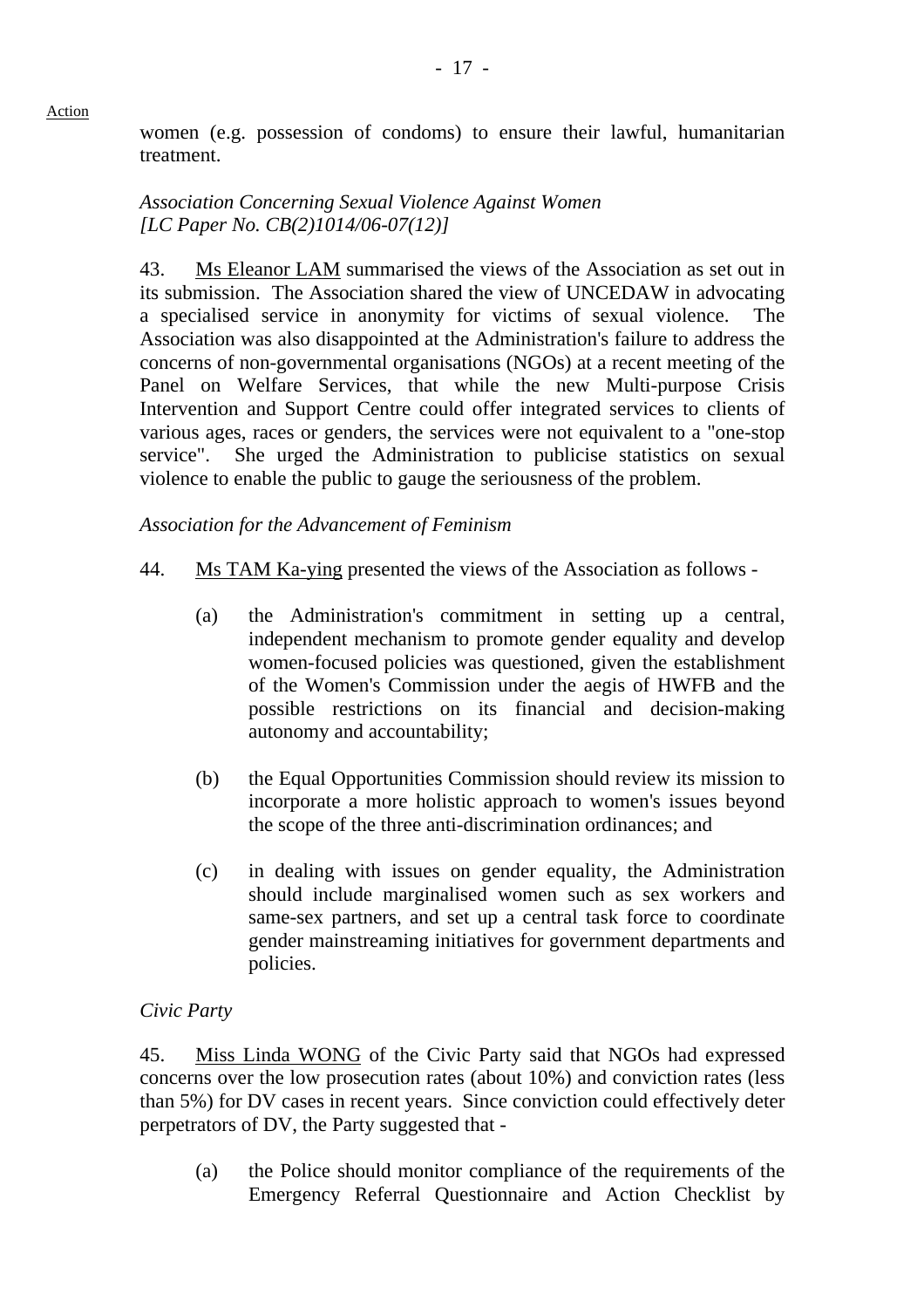frontline officers; and impose disciplinary sanctions for noncompliance; and

- (b) the Administration should review the Domestic Violence Ordinance (DVO)(Cap.189) to -
	- (i) broaden the definition of "domestic violence", the scope of relationships covered and the types of protection orders;
	- (ii) set up a specialised domestic violence court; and
	- (iii) introduce a court-ordered Batterer Intervention Programme.

*Indonesian Migrant Workers Union [LC Paper No. CB(2)1014/06-07(16)]* 

46. Presenting the Union's views on problems of widespread underpayment and excessive agency fees as detailed in the joint submission, Ms Eni YUNIARTI of the Union called upon the Administration to combat underpayment problem of foreign domestic helpers (FDHs) arising from severe over-charging of agency fees, through enforcement action against relevant agencies/employers with the concerted efforts of NGOs and FDH unions.

*Hong Kong Coalition of Indonesian Migrant Workers Organisation [LC Paper No. CB(2)1014/06-07(16)]* 

47. Presenting on the section "Widespread abuses; oppressive working and living conditions" of the joint submission, Ms SUMIATI of the Coalition urged the Administration to fulfill its international obligations of ensuring fair pay and working conditions of FDHs, and review the "Two-week Rule" which required FDHs to leave Hong Kong within two weeks of contract expiration/termination, and other restrictive conditions of stay applicable to FDHs. She considered that a number of FDHs had to accept substandard compensation for abuse or abandon their claim as a result of such conditions.

#### *Far East Overseas Nepalese Association [LC Paper No. CB(2)1014/06-07(16)]*

48. Presenting on the section "Discriminatory policies" of the joint submission, Mr Prem Candra RAI of the Association called upon the Administration to -

(a) abolish the new condition of stay which denied FDHs the right to change job categories and the right of abode as well as the "Twoweek Rule"; and the visa ban applicable to Nepalese Migrant Workers; and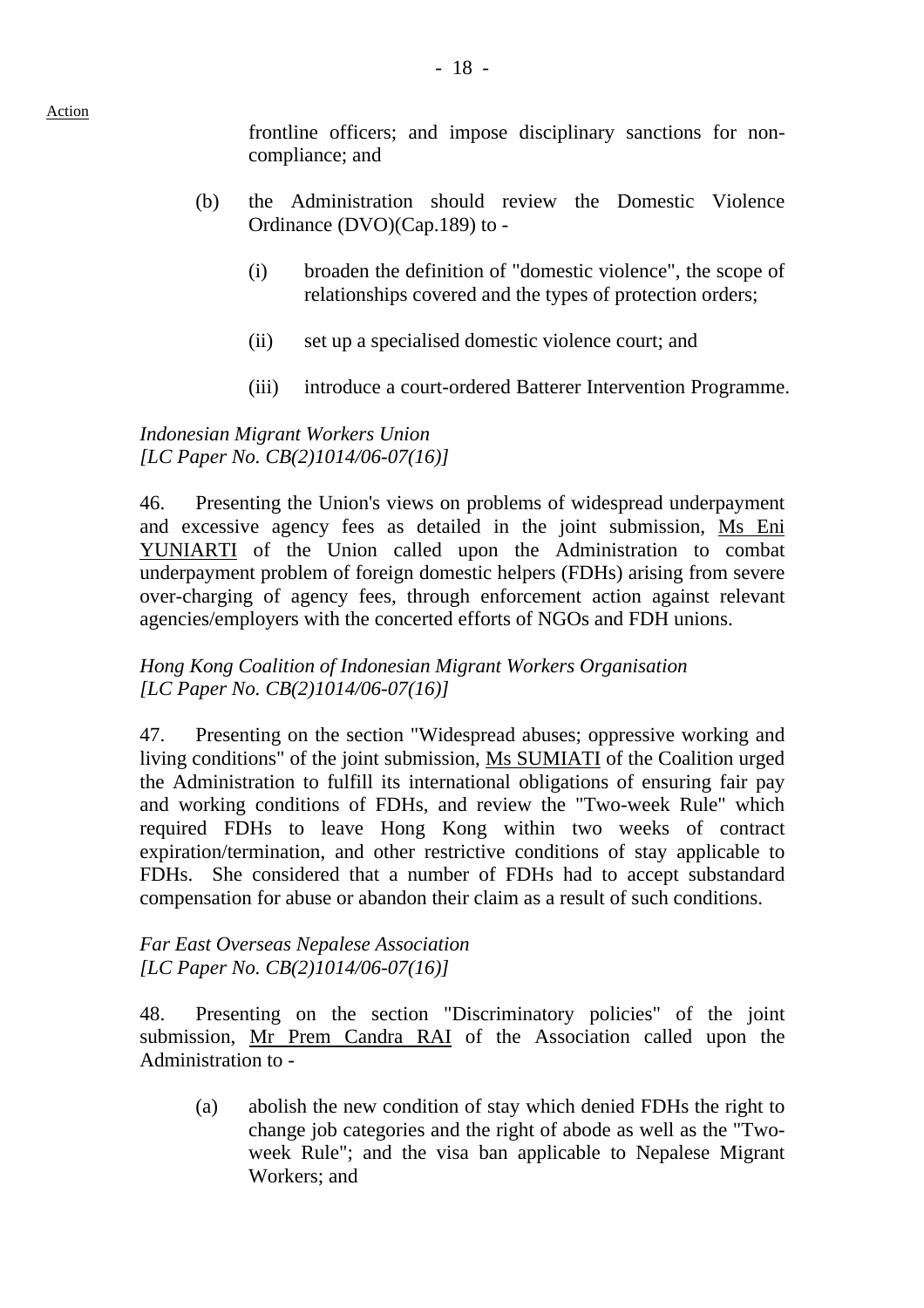(b) adopt the International Convention on the Protection of the Rights of All Migrant Workers and Members of Their Families and Conventions of UN and the International Labour Organisation (ILO) on basic rights for policies affecting FDHs.

## *Coalition for Migrants' Rights [LC Paper No. CB(2)1014/06-07(16)]*

49. Presenting on the section "Low wages; erosion of wages, benefits and protection of FDHs" of the joint submission, Ms Nurul Qoiriah of the Coalition said that despite the significant economic contribution by FDHs, a number of FDHs were subjected to contract violation, discrimination and abuse. The Coalition urged the Administration to -

- (a) restore the minimum allowable wage for FDHs to \$3,860 (1998 level) and introduce a statutory minimum wage for local domestic helpers; and
- (b) adopt CEDAW and other UN Conventions including that of ILO on core human rights as standards for FDH policies.

*Asian Domestic Workers Union [LC Paper No. CB(2)1014/06-07(16)]* 

50. Referring to the section "No social security or retirement protection for FDHs" of the joint submission, Ms Aster SUGUITAN of the Union said that when FDHs retired to return to their home country, they had difficulty securing employment. The Union considered the exclusion of FDHs from the Mandatory Provident Fund Scheme as a form of discrimination against marginalised women. She called upon the Administration to broaden the scope of the social security system to include FDHs and implement a universal retirement scheme.

#### *Hong Kong Federation of Women's Centres [LC Paper No. CB(2)1014/06-07(18)]*

51. Ms FONG Man-ying highlighted the views of the Federation as detailed in its submission. In line with UNCEDAW's recommendation for the Administration to take measures in accordance with article 4, paragraph 1 of CEDAW to increase women's representation in politics, she urged the Administration to -

- (a) abolish FC elections and pave the way for universal suffrage; and
- (b) adopt article 4, paragraph 1 of CEDAW, and the Beijing Declaration and Platform for Action.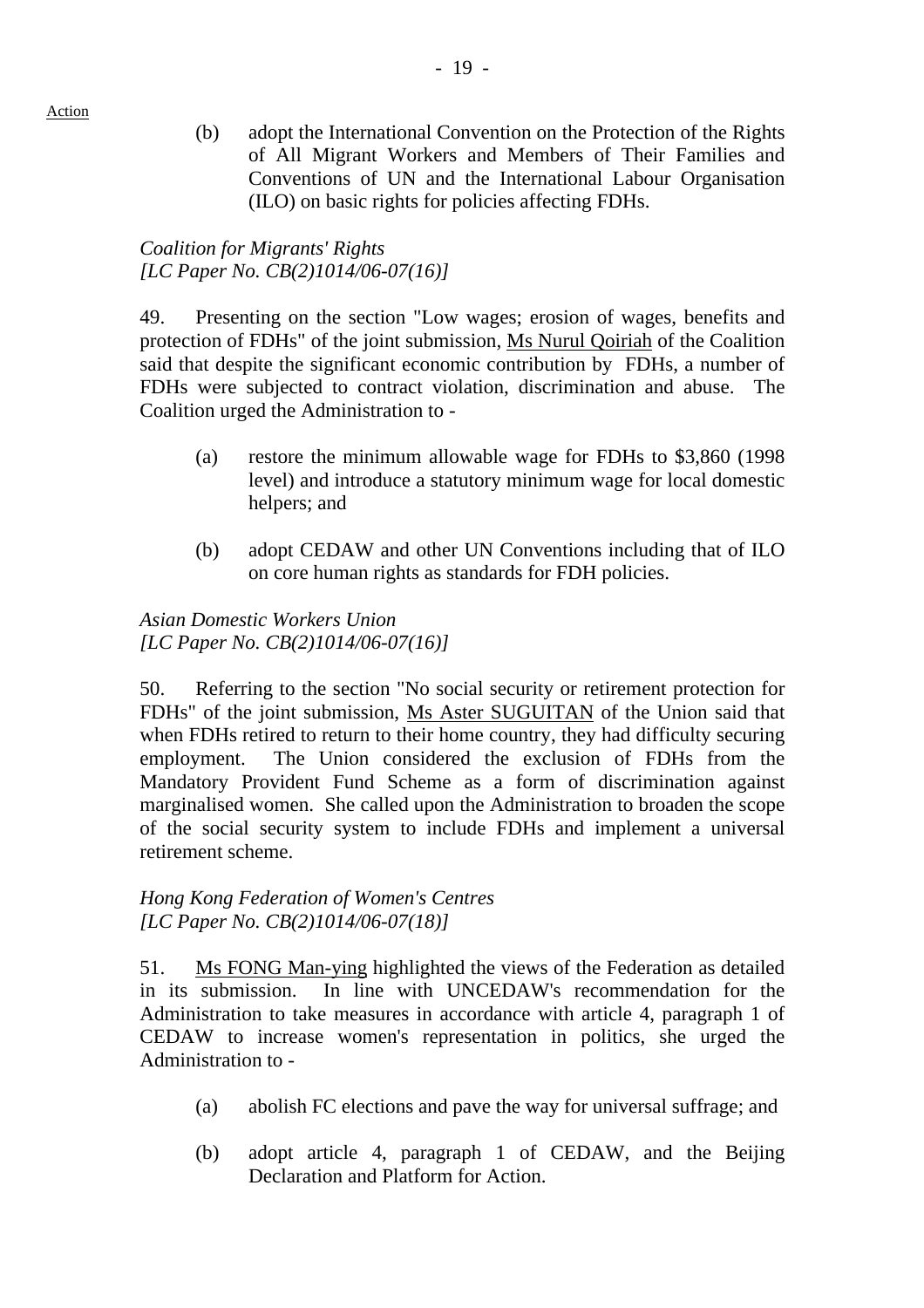In order to address the problem of feminisation of poverty, she called upon the Administration to introduce a universal retirement plan which would include elderly/low-income/unemployed women; and enact legislation on the minimum wage and against age discrimination.

- 20 -

*Women's Affairs Committee, Hong Kong Confederation of Trade Unions [LC Paper No. CB(2)1014/06-07(19)]* 

52. Ms CHEUNG Lai-ha presented the Committee's views as given in their submission. She pointed out that in 2006 the median wage of women was 70% of that of men and 80% of the low-income group were women. She urged the Administration to enact legislation in the following areas -

- (a) equal pay for work of equal value;
- (b) the minimum wage; and
- (c) the regulation of working hours.

She cited the example of airline cabin crew not being allowed to continue service beyond the age of 35 and considered that age discrimination in employment was not confined to the grassroots level. She further called upon the Administration to enact legislation against age discrimination and review labour legislation to eliminate discrimination against pregnant employees.

53. Ms IP Pui-yu of the Committee pointed out that the Employment Ordinance (Cap.57) stipulated that employees were entitled to benefits such as rest days and paid annual leave if they were employed under a continuous contract of employment (four weeks or more with at least 18 hours worked in each week). Employers could evade the obligation to provide such benefits by limiting an employment period below the stipulated minimum. The Committee urged the Administration to remove the four-week 18-hour minimum requirement to enhance employment protection for casual workers.

*Hong Kong Women Workers' Association* 

54. Ms WU Mei-lin of the Association expressed disappointment that the Administration had sought NGOs' views just on the outline of topics covered by HKSAR's reports submitted to UN under CEDAW, and that no financial support was provided for their representatives to attend the 2006 UNCEDAW meeting in New York. She asked whether members of UNCEDAW had been invited to visit Hong Kong to exchange views with women groups and the Administration. She further suggested that the Administration should put the objective "equal pay for work of equal value" back on its policy agenda.

*Amnesty International Hong Kong (AIHK) [LC Paper No. CB(2)1080/06-07(01)]*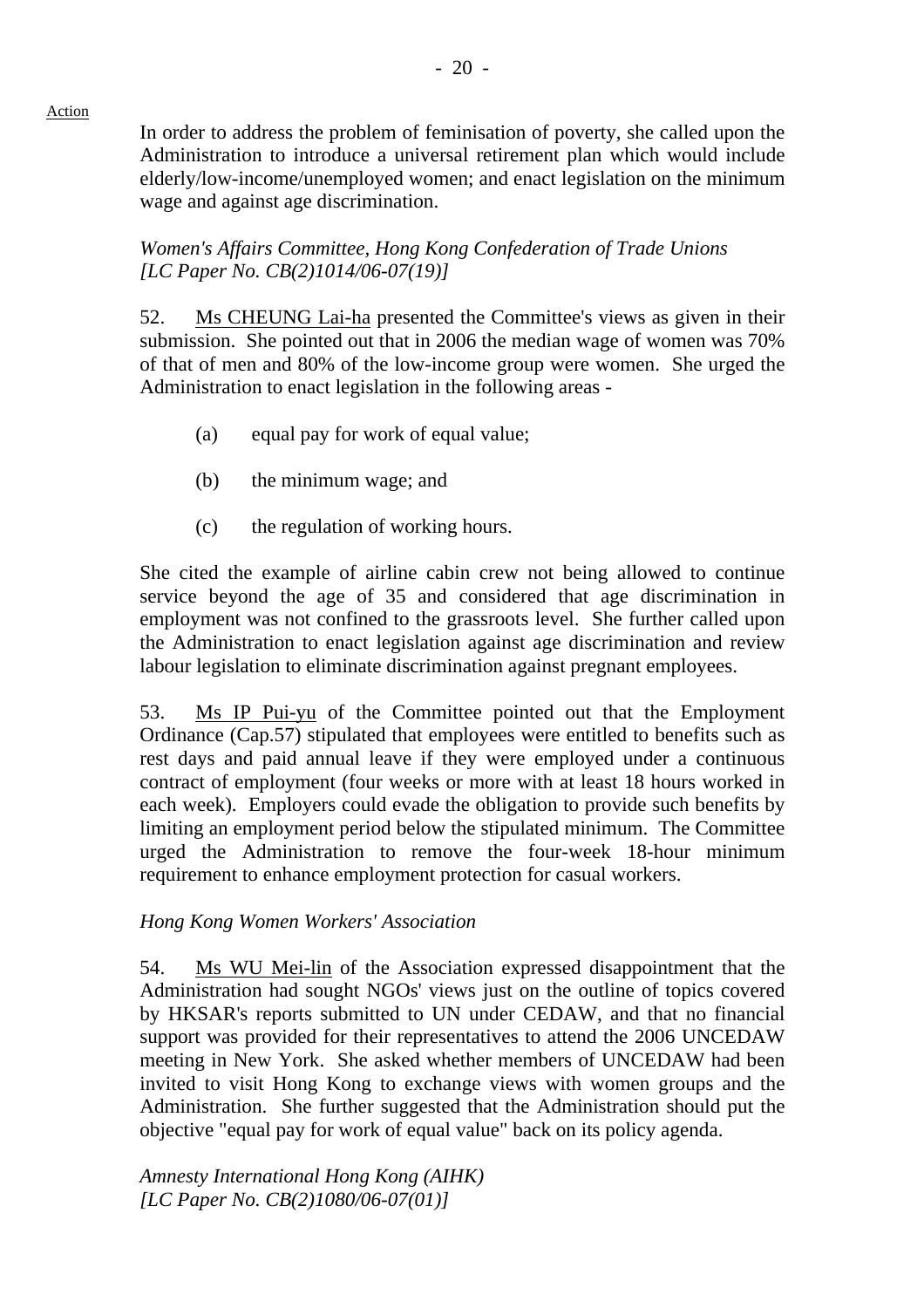55. Miss TAN Kong-sau presented the views of AIHK as detailed in their submission. She said that the Administration had the obligation under CEDAW to fully realise women's rights by adopting appropriate legislative, administrative, judicial and budgetary measures. The Administration should ensure adequate protection against DV by incorporating into DVO provisions that -

- (a) offered protection to same-sex partners;
- (b) ensured timely and adequate reparation for victims of DV; and
- (c) broadened the scope of and simplify application procedures for injunction orders.

AIHK hoped that CPG would adopt the 1951 UN Convention Relating to the Status of Refugees and extend it to Hong Kong to safeguard the protection of asylum-seekers and refugees.

*Asian Migrant Coordinating Body [LC Paper No. CB(2)1014/06-07(15)]* 

56. Ms Dolores BALLADARES presented the recommendations of the group as set out in their submission, and urged the Administration to -

- (a) abolish the discriminatory "Two-week Rule" as it penalised FDHs regardless of the reasons for premature contract termination;
- (b) abolish the employer's levy which was widely perceived as an indirect tax imposed on FDHs;
- (c) increase the minimum allowable wage of FDHs;
- (d) abolish the "live-in requirement" and enact laws to set the maximum number of working hours for FDHs;
- (e) enact effective legislation against racial discrimination. The group considered that the exclusions/exemptions proposed in the Race Discrimination Bill would render it ineffective in protecting the rights of FDHs; and
- (f) grant the right of abode to FDHs upon their fulfilment of the requisite residency requirements.

#### *Hong Kong Human Rights Monitor*

57. Mr LAW Yuk-kai of HKHRM said that the central mechanism for the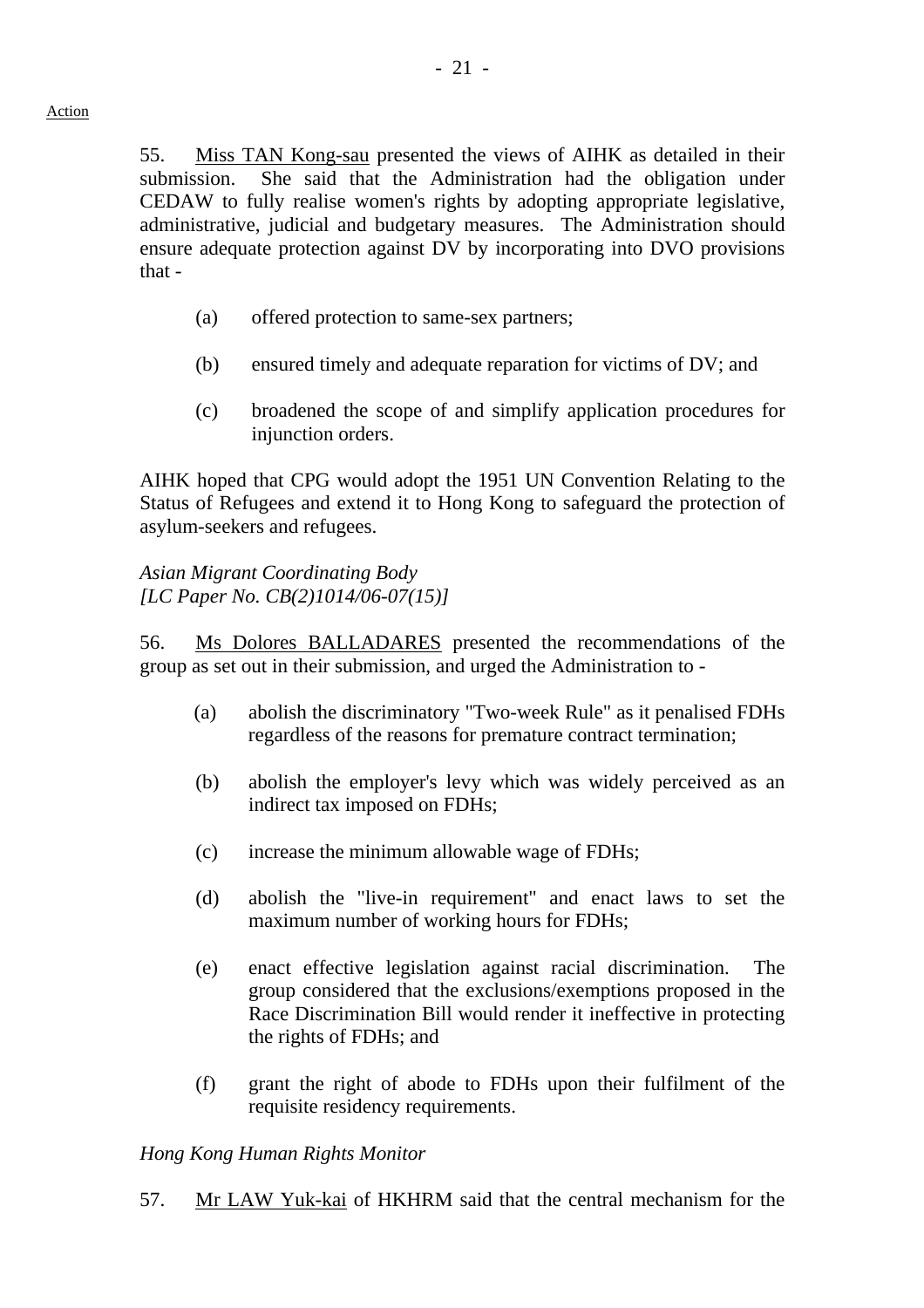advancement of women and protection of women's rights should be enhanced further in collaboration with NGOs. The Administration could also consider setting up a Human Rights Commission to coordinate human rights initiatives. HKHRM denounced the exploitation and overcharging of fees of FDHs by agencies and said that such malpractices amounted to "modern day slavery". HKHRM advocated the ratification of the Optional Protocol and adoption of the 1951 UN Convention Relating to the Status of Refugees by the State Party and hoped that the Protocol and the Convention could be eventually extended to Hong Kong.

#### Administration's response to concerns raised by deputations

58. Deputy Secretary for Health, Welfare and Food (Family and Women) (DSHWF(F&W)) responded to the views of deputations as follows -

- (a) up to 2006-2007, over 2000 civil servants at various grades and ranks had received training in gender mainstreaming. In 2007-08, such efforts would continue and focus would be put on the gender-sensitivity training for the disciplinary forces;
- (b) the Government attached great importance in tackling domestic violence and a total of \$1.3 billion was allocated to the Social Welfare Department in 2006-2007 to provide a range of preventive, supportive and specialized services for DV victims and families in need. This amount had not included the provision for services or measures by other Government departments, such as the Police, the Housing Department etc;
- (c) the Women's Commission was a high-level, central mechanism tasked to advise the Government on long-term policy and strategies on women's issues. Its members were appointed by CE. It was supported by the Women's Division of HWFB and sufficient recurrent funding had been made available to fund the Commission's work;
- (d) extension of the Optional Protocol to Hong Kong would be subject to its ratification by CPG which had yet to make a decision on the matter;
- (e) the Chairman of UNCEDAW was invited to visit Hong Kong in mid-2006 to meet with Government/NGO representatives but the invitation was declined. In anticipation of the submission of the next HKSAR Report on the implementation of CEDAW, a similar invitation could be made; and
- (f) since 2004, the ratio adopted by the Food and Environmental Hygiene Department for the planning of public toilet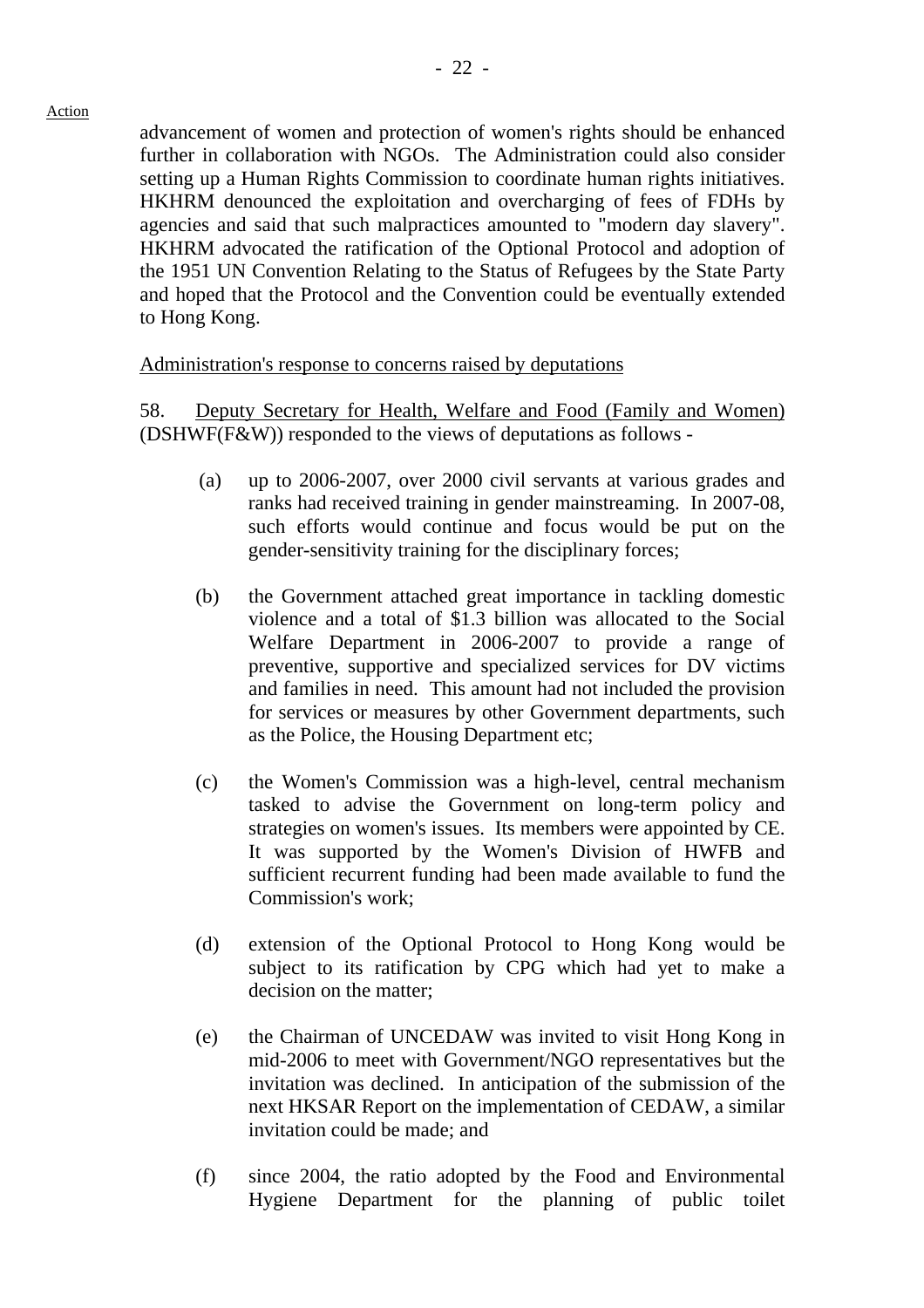## compartments for males to females was 1:2.

59. Ms Sophia KAO, Chairperson of the Women's Commission, said that the Government had rendered its full support to the Women's Commission as the central mechanism on the promotion of women's interests and well-being in Hong Kong. She had briefed Ms Rosario Manalo, Chairperson of UNCEDAW, on the work of the Commission since its establishment in 2001 at the 2006 UNCEDAW meeting in New York. The Commission used a three-pronged approach to promote the well-being and interests of women in Hong Kong as follows -

- (a) creating an enabling environment for the development of women;
- (b) empowering women; and
- (c) publicity and public education.

The Commission hoped to continue its close partnership with NGOs to achieve its mission and set work priorities to address their concerns.

## Issues raised by members

# *Handling of DV cases*

60. In response to Dr Fernando CHEUNG, DSHWF(F&W) said that in 2006, there were 1 800 DV cases which had been classified by the Police as criminal cases and 2 900 other cases classified as miscellaneous cases. Dr CHEUNG considered that the large number of DV cases was inconsistent with the Administration's "zero-tolerance" policy on DV and that the Administration should not tolerate those 2 900 non-criminal DV cases.

61. Miss TAM Heung-man asked whether the enhanced measures to combat DV had been fully adopted by frontline officers. DSHWF(F&W) responded that the Police would refer all reported DV cases to the Social Welfare Department (SWD) for follow-up. The more serious cases would be dealt with by the Family and Child Protective Services Units of SWD. Resources for SWD had been enhanced continuously. With the emphasis on early identification/intervention of DV, prevention, education and outreach through various service platforms, people in Hong Kong had become more aware of DV and the need to report such cases.

# *Sexual violence*

62. Dr Fernando CHEUNG criticised that while the Administration had stated its determination in meeting its international obligations under CEDAW, it failed to respond to a number of UNCEDAW's specific recommendations, including the provision of a specialised one-stop service to victims of sexual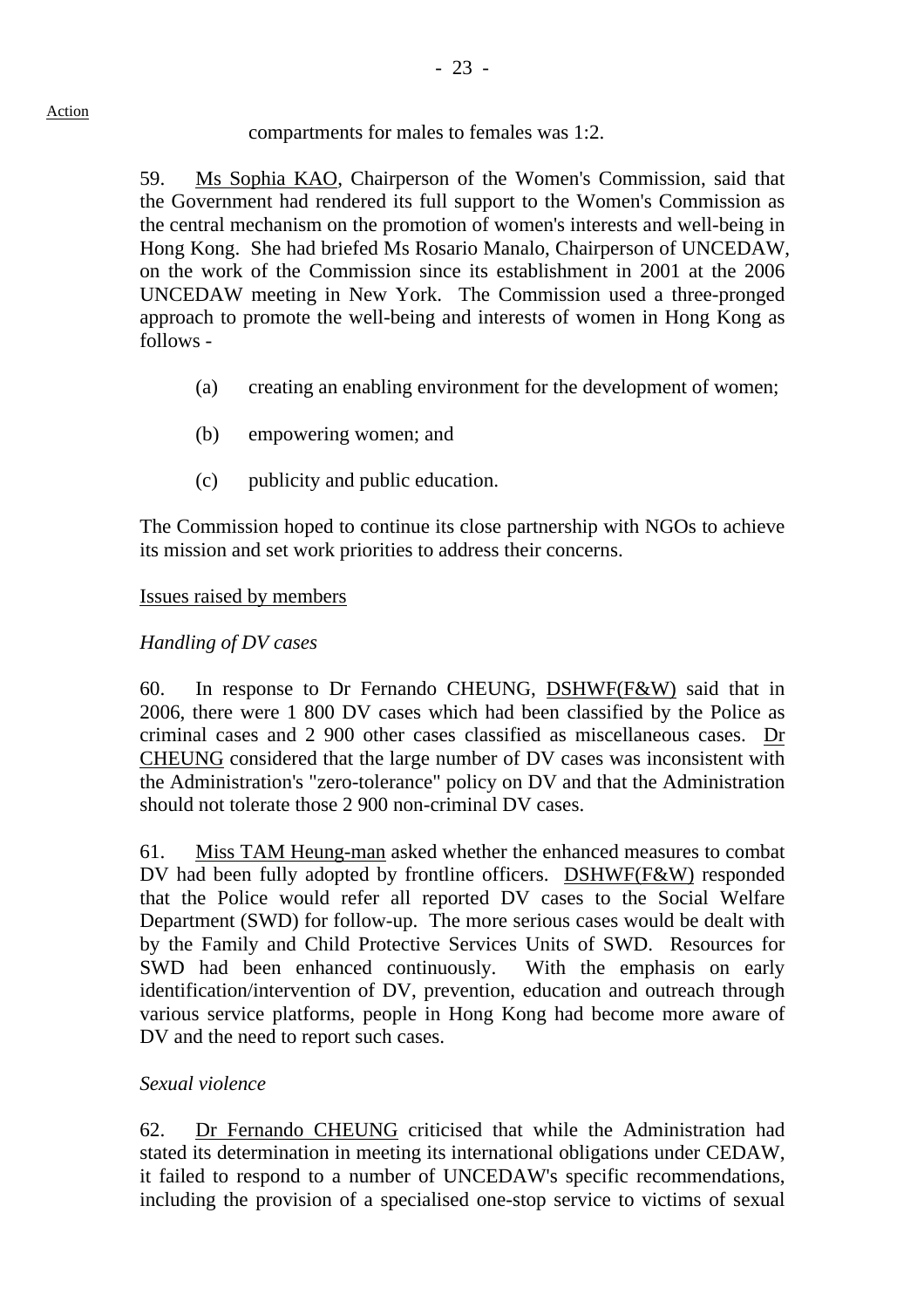violence. The Deputy Chairman added that the new Multi-purpose Crisis Intervention and Support Centre had a mixed clientele. The Panel on Welfare Services had voiced concerns over the inadequacies of the Centre as a replacement of the valuable, specialised services provided by the pilot scheme "RainLily". Ms Emily LAU also expressed concern over the inadequacies of the Centre.

63. Assistant Director (Family and Child Welfare) of the Social Welfare Department said that apart from the 24-hour service to be offered to victims of sexual/domestic violence as confirmed by DSHWF(F&W), the Administration acknowledged the need to provide a one-stop service and sensitivity in servicedelivery to victims of sexual violence, the main target group of the Centre. The Centre was just one of the many facets of the client-oriented services offered. Outreach services could be delivered flexibly at various locations to accommodate the needs of clients.

64. Ms Eleanor LAM of the Association Concerning Sexual Violence Against Women, however, pointed out that the concept of the one-stop service envisaged by NGOs differed from that of the Administration, which was offering an "integrated" service only. Given the wide spectrum of services offered on a 24-hour basis by various providers, there was concern over whether the services could be provided in a coordinated manner in the interests of clients.

65. The Deputy Chairman reiterated his disappointment at the Administration's insistence on adopting the new service model for victims of sexual violence, which had deviated from the aspirations of the community/concerned women groups and the recommendations of UNCEDAW. He also expressed grave concern over the Police's handling of sex workers/persons suspected of engaging in prostitution, and called for a comprehensive review of the code of practice governing the conduct of such investigations and arrests.

## *Treatment of FDHs*

66. Ms Emily LAU said that the protection of women's rights in Hong Kong was clearly inadequate and expressed concern about the exploitative/discriminatory treatment of FDHs by agents/employers. Assistant Commissioner (Policy Support and Strategic Planning) of the Labour Department responded that FDHs enjoyed the same rights and benefits provided under labour laws as local workers. FDHs were further protected by a standard employment contract and minimum allowable wage. Employment agencies, including those placing FDHs, would be liable to prosecution and revocation of licenses for overcharging of placement fee. The Labour Department conducted regular inspections of employment agencies and liaison with relevant consulates to combat these agencies' malpractices. Principal Assistant Secretary (Security)C supplemented that in administering the "Two-